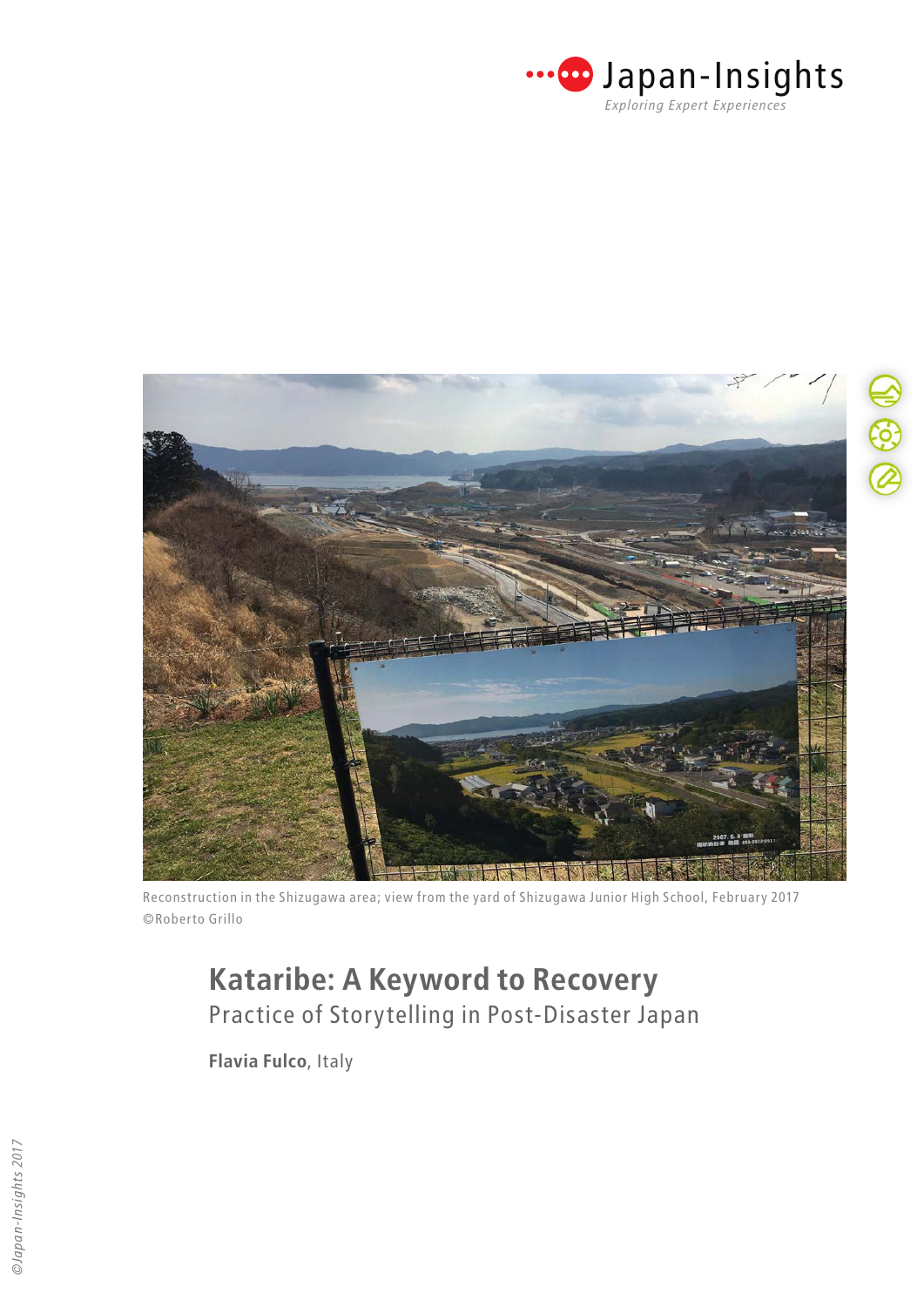



*Shizugawa Disaster Prevention Office Building, March 2016 ©Flavia Fulco*

The triple disaster of March 11th of 2011 (earthquake, tsunami and nuclear meltdown) left the area of Northeast Japan (Tohoku), dealing with different causes and degrees of destruction. What has become known as The Great East Japan Earthquake, also known as 3.11, affected approximately 400 km of Japan's coastlines; it is therefore not easy to comprehend the consequences of its devastation as a whole. **Motivation**

> My research in the prefectures of Fukushima, Miyagi and Iwate began in December of 2015. Assuming that preserving the memory of the disaster would contribute to heightened risk awareness in the local population and would therefore be critical for building resilient communities, I investigated how the events surrounding the tsunami have been memorialized during these first years of the recovery process.

> The practice of conducting tours of the disaster sites enhanced by *kataribe*, storytellers who have inherited an ancient local tradition, flourished soon after the disaster. One of the merits of this practice is that of creating an environment suitable for tourists and visitors, reinvigorating the local economy, giving a new positive perspective to the local population as well – in particular to the younger generations, who can learn about the history and traditions of their hometowns.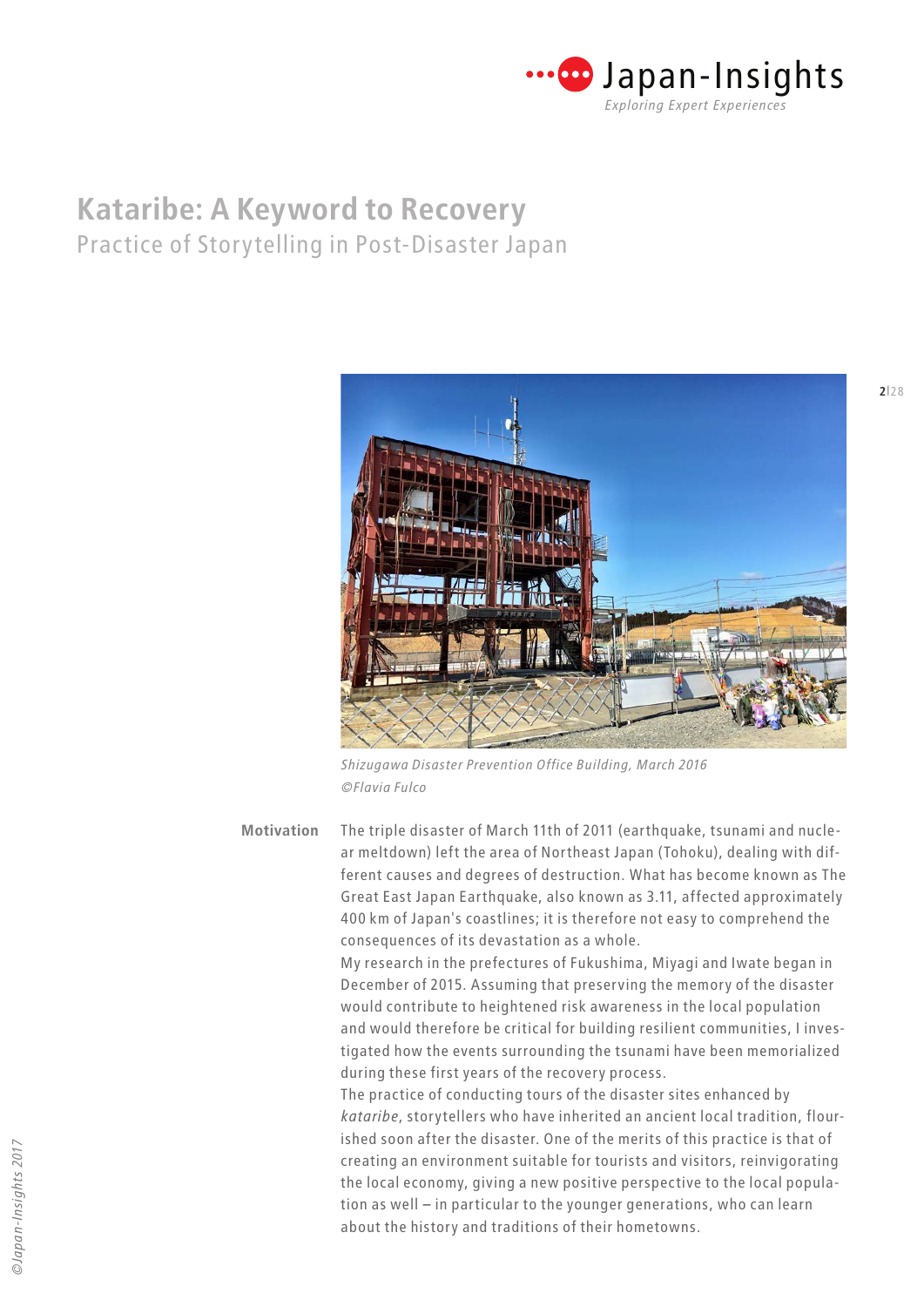



In kataribe, facts, personal stories , and feelings are mixed, as in ancient traditional kataribe. *Goto Kazuma ©Fukko Minasan Kai*



*Kataribe tour organized by Hotel Kanyo, February 2017, ©Roberto Grillo*



Given that almost none of the teachers directly experienced the disaster, it is easy to understand why storytelling is so important. *Onodera Hiroshi ©Utatsu Fukkoshien no Kai Itto*



All these people needed to be oriented in a place where no landmarks were available anymore*. Abe Noriko ©Minamisanriku Hotel Kanyo*

The resilience of a local population to a disaster, such as earthquakes and tsunamis, depends on a series of factors that also affect the speed of recovery. A cultural practice such as *kataribe,* which heightens risk awareness while telling the stories of ancestors and how they coped with disasters, can be an important starting point for recovery and can provide effective support. Improving the cohabitation with natural disasters is an opportunity for Tohoku to become a leader in cultivating disaster risk awareness.

**Objective**

This paper explores the practice of *kataribe* and its cultural significance, focusing on its importance during the recovery process following 3.11 disaster.

The fieldwork for my research has been developed in selected areas of Miyagi and Iwate prefectures, where I could observe different types of *kataribe* practices. There are *kataribe* tours, organized by tourist associations, private leisure and tourism companies, or NPOs interested in memorial issues. Typically, participants are accompanied to several locations on a bus while a *kataribe* tells the story of what happened on the day of the disaster and in the aftermath. Other tours were born spontaneously and individually, and some of them, in a later stage, were organized by associations, as happened with the taxi-*kataribe* in towns along the coast of Tohoku.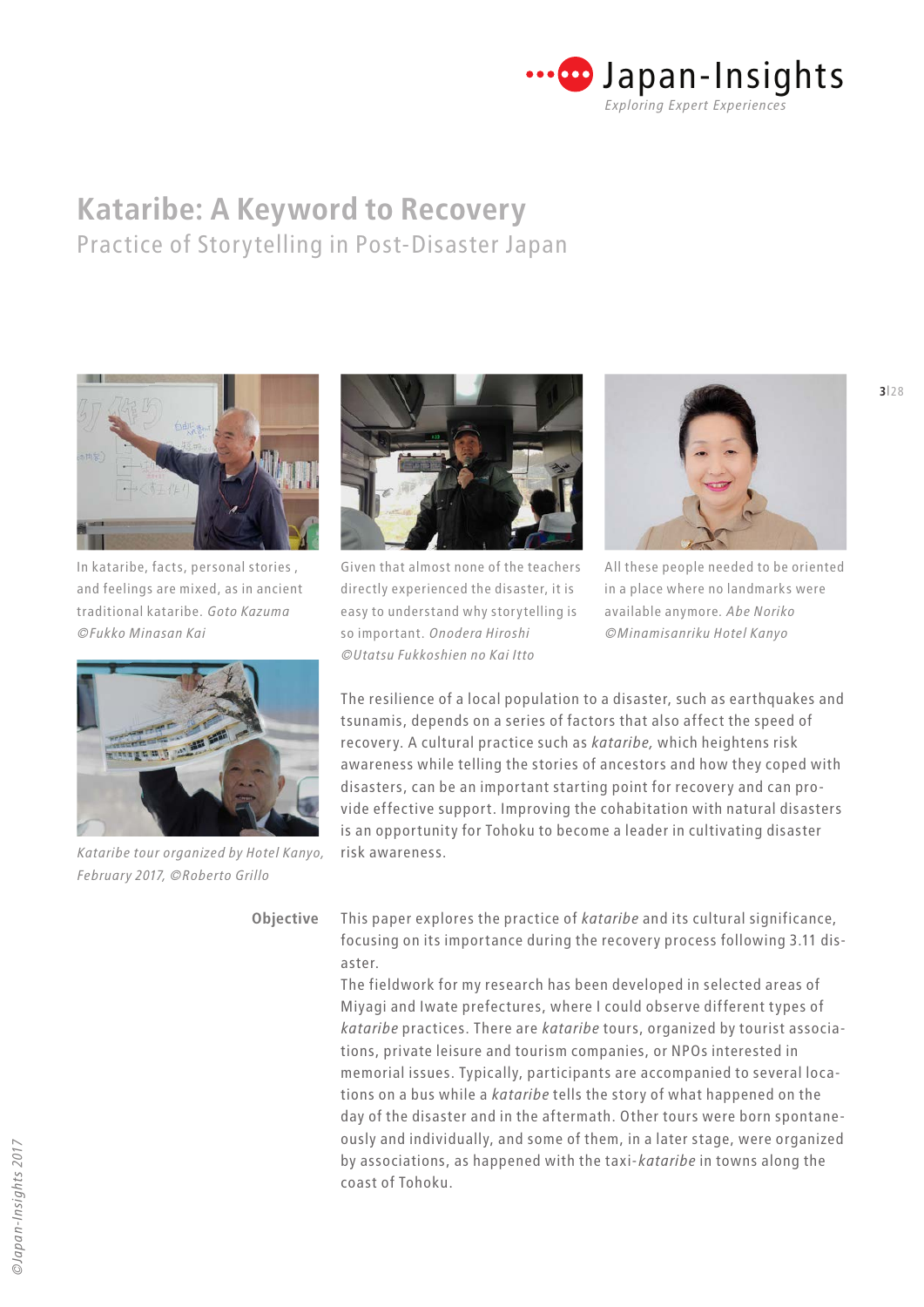

**3**|28 **4**|28 This article focuses on organized *kataribe* tours in the town of Minamisanriku, Miyagi Prefecture. It is based on three interviews with representatives of the community involved in the development of *kataribe* tours:

> Goto Kazuma, director of the Fukko Minasan Kai association and instructor of *kataribe* guides; Onodera Hiroshi, director of the Utatsu Fukko Shien no Kai Itto association and is also involved in the recruiting of new *kataribe* guides; and Abe Noriko, director of the Hotel Kanyo in Minamisanriku.

The word *kataribe* comes from the Japanese verb kataru, which means to tell and is generally translated as storytelling/storyteller. *Kataribe* is used both for the practice and for the performer, a convention also followed in this paper. **Context**

> The tradition of telling stories related to contemporary events constitutes a tradition in Japanese culture. In Edo-Tokyo Museum is reported the presence of itinerant storytellers of the disaster also after the Great Kanto Earthquake (1923).

Tohoku *kataribe* has also been inspired by the stories of hibakusha after Hiroshima bombings. The term *kataribe* has later been used in the Kobe area after the Hanshin-Awaji Earthquake of 1995 and has since consolidated with its current meaning.

*Kataribe* tours, as they have been developed in disaster areas in Tohoku, are peculiar to Japanese culture, but their role in preserving the memory of the disaster could be very meaningful to many people worldwide, wherever a natural or man-made disaster disrupts the every-day reality of a community.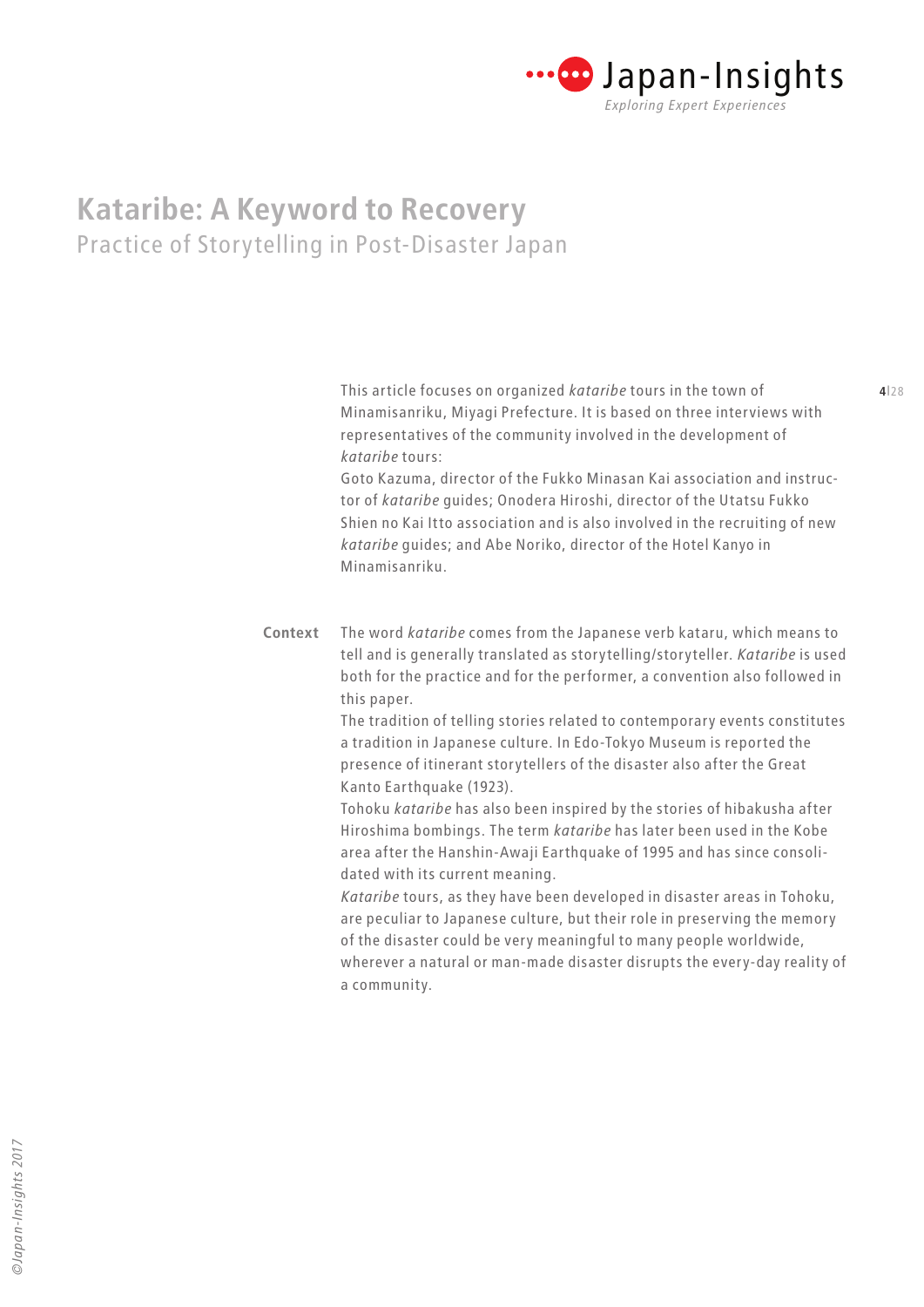



*The* Minamisanriku Fukko Ichi *market held on the last sunday of the month is a place to meet and exchange information ©Fukko Ichi*

### **Development and Characteristics of** *Kataribe* **tours in Minamisanriku**

Minamisanrikucho<sup>1</sup> as we know it today is a relatively new town, having been established in 1996 by the combining the municipalities of Shizugawa and Utatsu. The total population in January of 2011 was 17,676 people;<sup>2</sup> in December of the same year it was 15,488. At the beginning of 2016, the population was 13,782 people.<sup>3</sup> According to the Minamisanriku town website, the tsunami caused the loss of 620 people, while another 212 are still missing. The population decrease also reflects the relocation of people who lost houses and jobs to other areas.

Before the disaster, Minamisanriku's economy was based on fishery, agriculture and rich natural environment. The area had already been affected by depopulation, like many of Japan's rural communities. To attract visitors and reinvigorate the local economy, the local administration planned to train local guides who could provide visitors with first-hand accounts on local history and traditions and of crafts and food.

About 35 people were trained to be local guides before the disaster and Goto Kazuma was one of their instructors. Soon after the disaster, with the help of Asaichi Network, a NPO that supports local producers, Fukko Ichi (Recovery Market), was established as a monthly market where local farmers and fishermen could sell their products. This market, still open on the last Sunday of every month, served an important role as a place to meet and exchange information. At Fukko Ichi, volunteers, journalists, and researchers among others started to gather and ask about what had happened during the tsunami. In an area where large-scale destruction had made it impossible for outsiders to navigate locations and routes, visitors in need of direction had to rely on people who knew the history and layout of the city to get around and understand what had happened.

2, 3 [www.town.minamisanriku.miyagi.jp](http://www.town.minamisanriku.miyagi.jp/index.cfm/10,801,56,239,htm)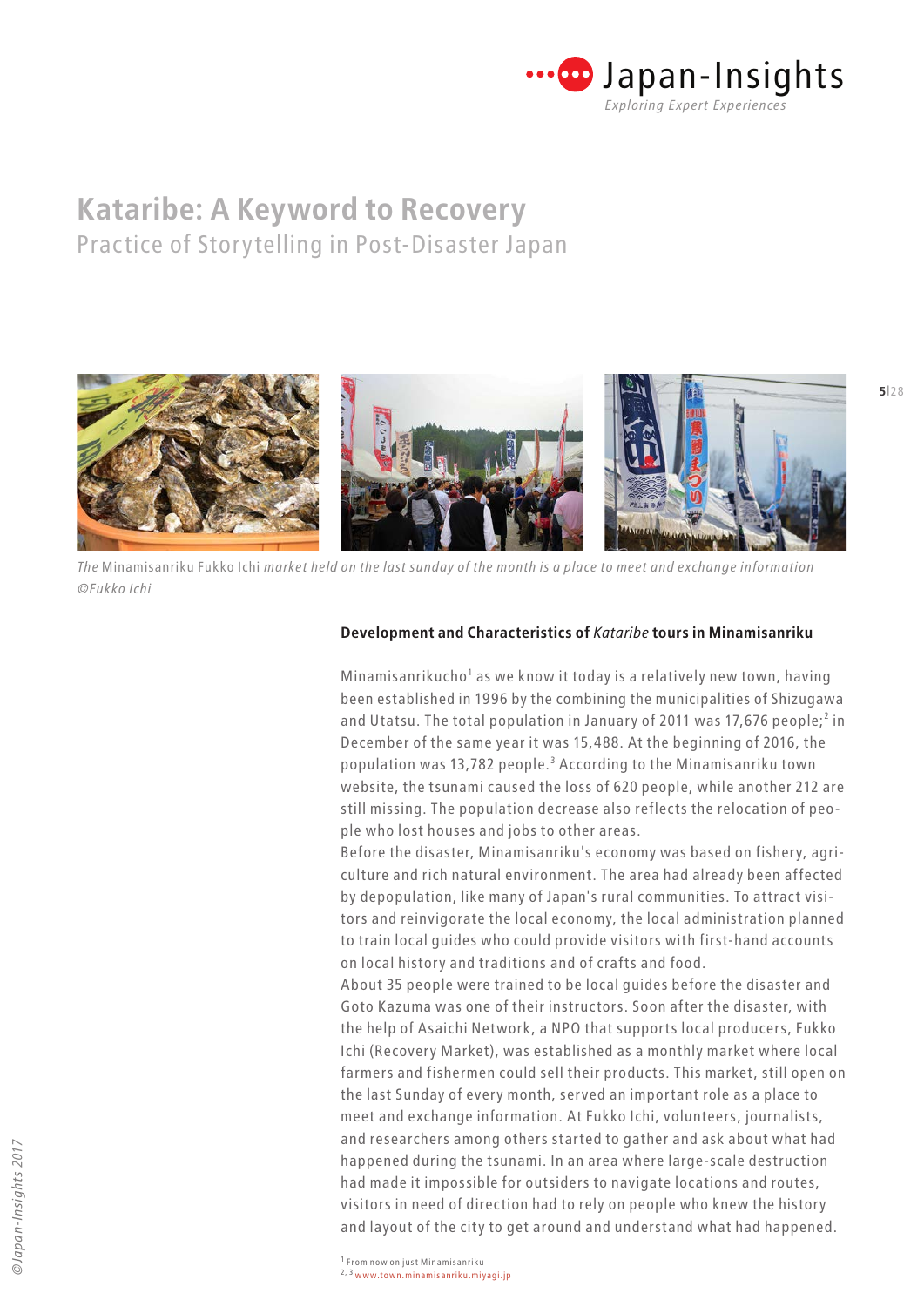



*Kataribe guides from the Minamisanriku Tourism Association ©Minamisanriku Tourism Association*

When Minamisanriku Tourism Association started to receive official requests for guides, people who had previously trained to be local guides were asked if they wanted to participate in this new situation. Some declined. In Shizugawa alone, 70% of the existing buildings had been destroyed by the tsunami; many people had lost their houses and jobs, and many had also lost friends and family members. It is not surprising that some found it was too painful to start this new activity so soon. Yet ten people agreed and believing that this was a way to cope with pain, and also an opportunity to help the rescuers; they became the first *kataribe*. In May of 2011, they rented a room in Shizugawa's middle school and started their activities; they were soon joined by new members and grew to number approximately 30. Initially the plan was to provide information and directions for the volunteer rescue operations, not to organize *kataribe* tours for visitors. Onodera Hiroshi mentioned that he first joined the group to support family members who had lost their houses, and later he started to go to the temporary shelters looking after the needs of the evacuated people. *Kataribe* started from the need to fill an information, and also as an opportunity for survivors to share their stories. This double trigger of need and opportunity can be identified as the starting point of *kataribe*.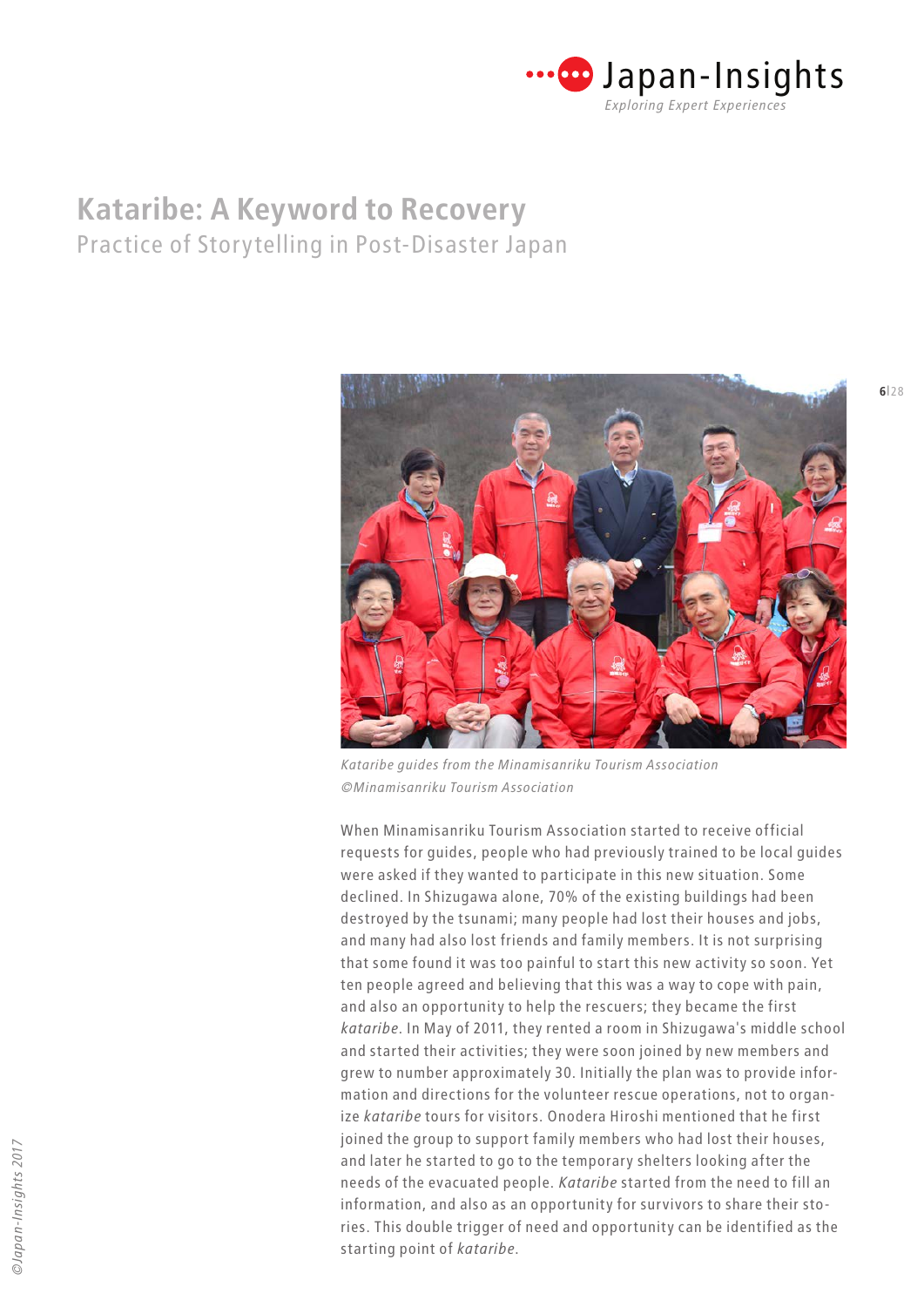



*View from Takano Kaikan showing how the ground is raised for rebuilding, February 2017, ©Roberto Grillo*

Abe Noriko, director of the Hotel Kanyo in Minamisanriku, confirmed this development. *Kataribe* first flourished to attend to the needs of volunteers and only later for visitors related to the disaster later: *All these people needed to be oriented in a place where no landmarks were available anymore.* The role of Hotel Kanyo in the aftermath of the disaster was crucial. The hotel lies on a cape at the entrance of the town. Thanks to its position, it was spared by the tsunami; the waves reached just the first two floors of the building, where the spa is located. Because it was a huge facility, the hotel was used as a temporary shelter for people who had lost their houses. In autumn, when roads had been cleared of rubble, the hotel started to organize *kataribe* bus tours to satisfy the requests of the increasing number of visitors.

Today, *kataribe* bus tours are approximately one-hour trips. They stop at different locations where the storyteller, narrates the events of 3.11, starting from the moment of the earthquake and counting until the point when the tsunami hit. Between the two events there was a span of only 30 minutes. Depending on the location, the story of what happened in the aftermath is also part of the narration.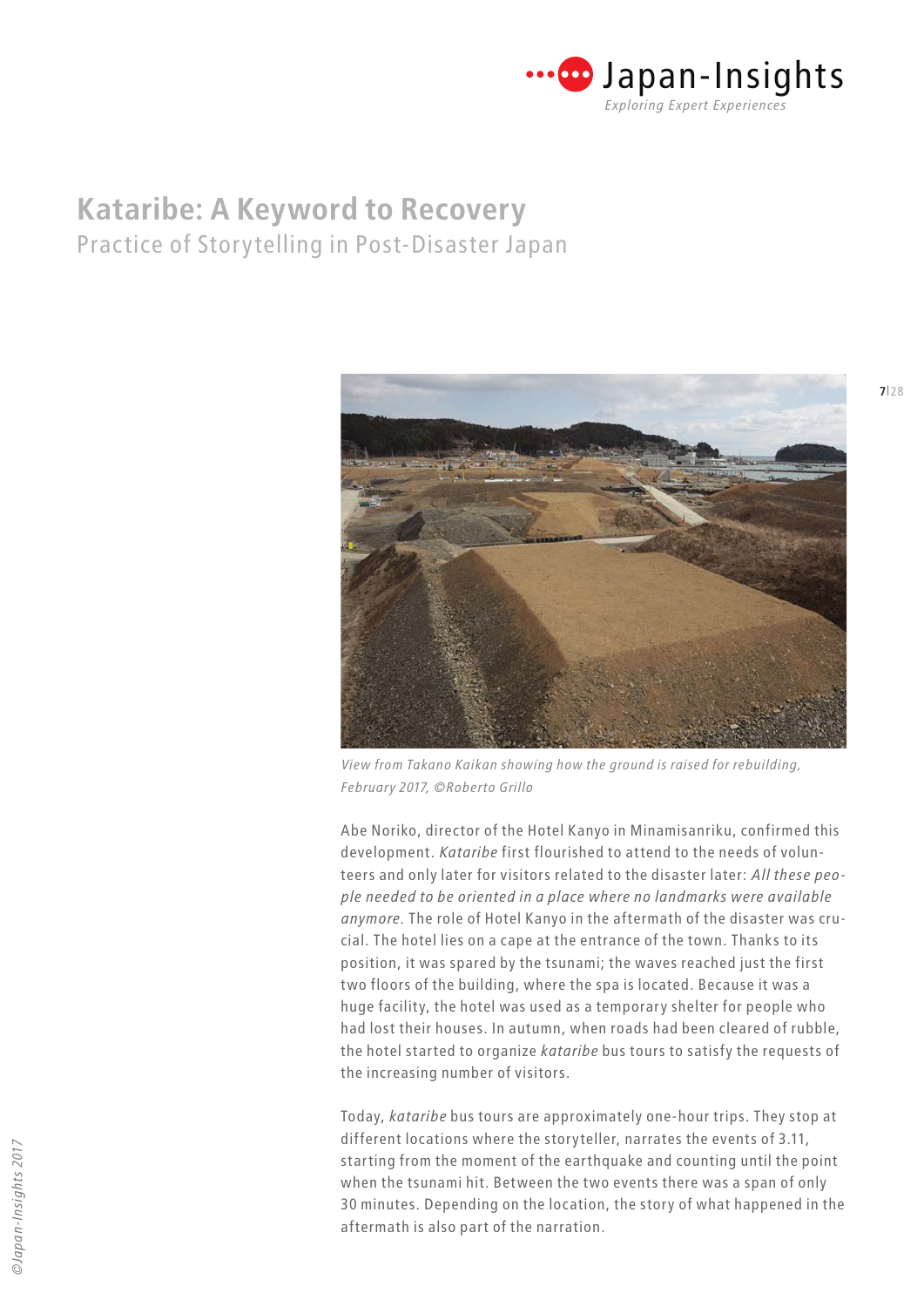



*The roof of Takano Kaikan on March 11th, 2011, presented by a kataribe, February 2017 ©Roberto Grillo*



*Takano Kaikan, where over 300 people saved their lives escaping to the roof, and the Disaster Prevention Office Building are the only remains of pre-disaster Shizugawa, March 2016, ©Flavia Fulco*

Most of the places included in the tours have completely changed, and in several of them previous buildings do not even exist anymore, but all of the sites have one thing in common, the power of their stories. Most of them were chosen either because people died or were saved there, or because they have monumental value. Stories included in the tours usually start with an account of what people were doing at the time of the earthquake and then continue with a description of what happened until the tsunami struck, contextualizing the day from the perspective of individuals, a day that started as every other and in which normality was lost forever. Protecting human life and defending what constitutes the essence of everyday *normality* – *atarimaenomono* in Japanese – are values often stressed during these tours.

Abe Noriko also explained that to define the stories of each place, the prospective *kataribe* met with local journalists who had access to more detailed in information. They had several study groups to define the stories, the routes and other details for the tours. The pattern of the narration is similar for every *kataribe* at each location; however, storytellers who directly experienced the tsunami also include personal anecdotes and feelings.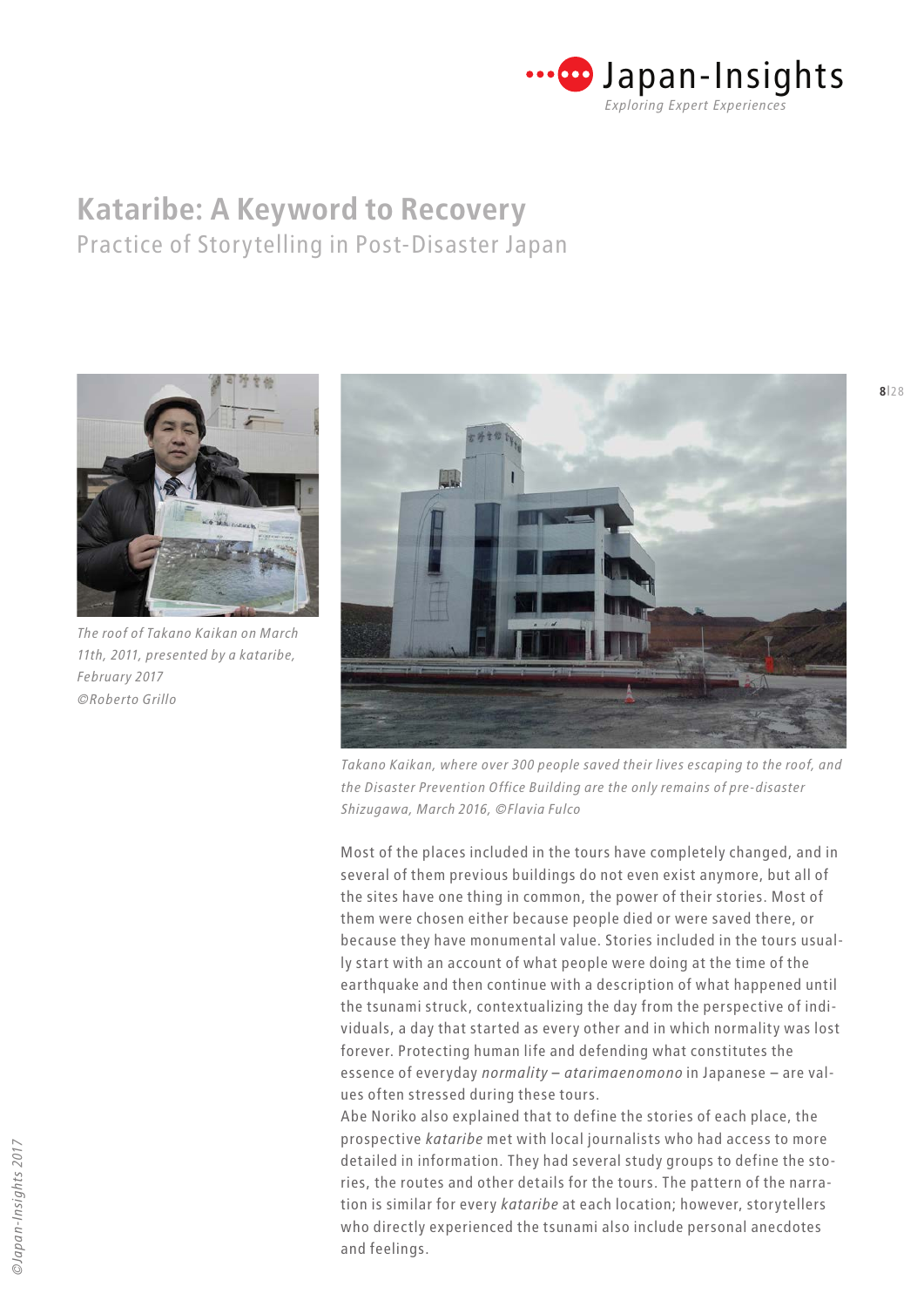



*A kataribe, standing in front of Togura Junior High School shows the scene right after the tsunami, February 2017 ©Roberto Grillo*

**8**|28 **8||28 This is the difference between a tourist guide and a** *kataribe***. As all the <b>9**|28 interviewees agreed that the most significant difference between a local guide and a *kataribe* lies in the importance of narrating the experience of the disaster, conveying to the audience one's own emotions. *Kataribe* is not about data, as pointedly expressed by Goto Kazuma: *numbers and statistics can be read in the newspaper, in kataribe, facts, personal stories, and feelings are mixed, as in ancient traditional kataribe.*

> The word *kataribe* has been used since ancient times to name the people whose role was to narrate the stories, legends, and folk tales of a given region. Modern *kataribe* however relate not only to the history and tradition of a place but also its more recent past. With this newly acquired nuance, the term has started to be used for the storytelling of the hibakusha, the survivors of the Hiroshima bombing.

> Although *kataribe* seems to imply that the storyteller personally witnessed a life threatening experience that they barely survived and that their account needs to be passed on, for a *kataribe* in Tohoku it is not necessary to have directly witnessed the tsunami.

> This was and still is a cause of arguments among the *kataribe* and the survivors' community. In the beginning, some of the survivors did not feel comfortable with people talking about the tsunami if they were not directly affected by it. The main argument for this position was that *kataribe* did not know what they were talking about and did not have the right to *steal* and share other people's stories. After a few years though, the criticism seems to have lessened. In the interviews I conducted I specifically asked the informants about their opinion on this point. They thought that as long as *kataribe* have studied what happened and are willing to correctly convey the experience, it is desirable for them to continue this tradition. As Abe Noriko put it, in a hundred years, or even sooner, there will be no more survivors. Hence, it is important to start spreading the word right now, because the stories of 3.11 will need to be passed on for a long time, not only in the affected areas, but also in other parts of the country and even outside Japan. Goto Kazuma agreed and pointed out that a catastrophe like 3.11 happens in Tohoku every 600 years; there is indeed the need to tell the story of this disaster until then and relying only on survivors is not enough: *Humans are animals with a short memory, and they only see what is right in front of their eyes.*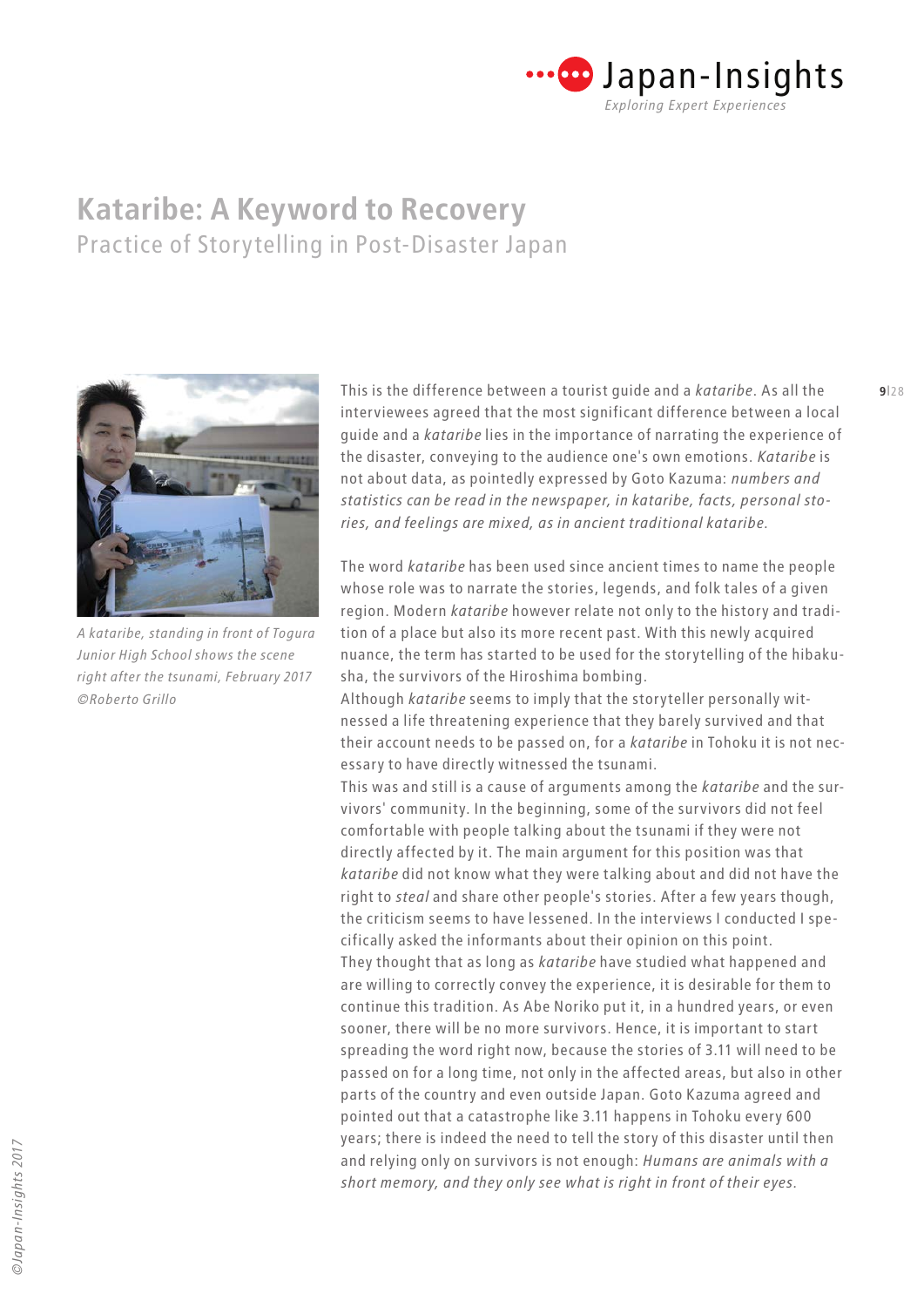



*Hiroshi Onodera on a field trip with his disaster prevention class ©Utatsu Fukkoshien no Kai Itto*

**9**|28 **10**|28 Onodera Hiroshi, who is often called upon to lecture on disaster related topics in local middle schools, observed that among the students, it is not uncommon to find someone who thinks that the tsunami of 2011 was the first one to hit the town. Given that almost none of the teachers directly experienced the disaster, it is easy to understand why storytelling is so important.

> Though it is not essential to have direct experience to be a *kataribe*, the way the stories are told is very important. In order to be more effective, *kataribe* make use of pictures, occasionally resorting to technology such as tablets for presentations to larger groups. Sometimes, *kataribe* from Tohoku are invited to talk about their experiences in other regions of Japan. In such situations, *kataribe* employ slide or video presentations, as they cannot directly refer to the story's context as they do when on a live tour. According to Goto Kazuma, however, using only one's voice would make for a stronger impression with listeners, empowering them to project their own imagined movies. This approach to *kataribe* is very much in line with the ancient tradition of storytelling in Japan. For Goto all five senses are important: *Trusting only our eyes, we may understand more easily, but we may also forget much faster.* Not relying on images and videos, *kataribe* must focus on projecting their feelings, and that in itself, is the most important part of the practice.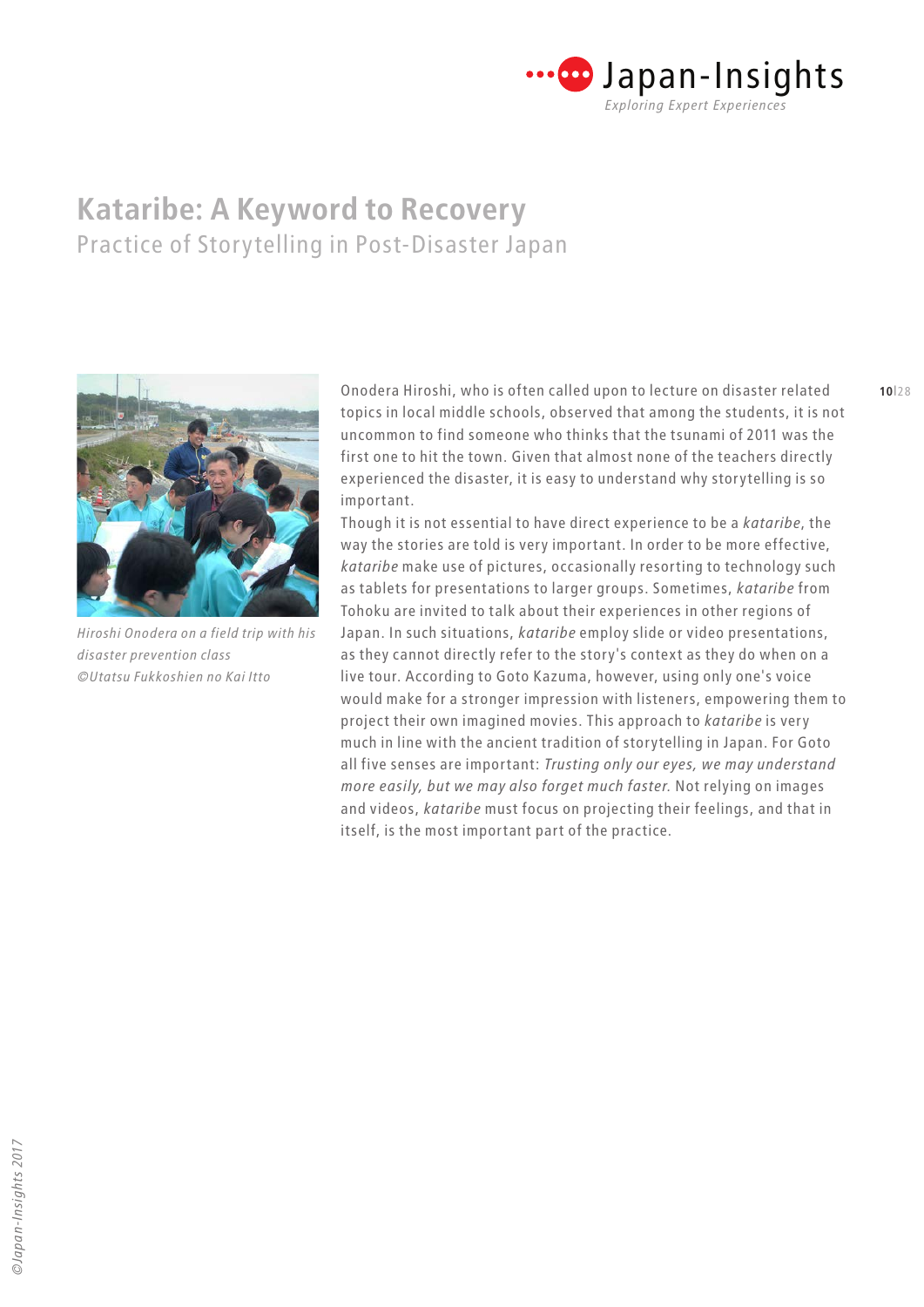



*Banquet room of Takano Kaikan. On the small monitor, a party that was held before 3.11, February 2017 ©Roberto Grillo*



*One of the stone monuments set-up on the break-line of tsunami inundations carrying a message for future generations:* When earthquake strikes, evacuate to higher grounds than here, *February 2017, ©Flavia Fluco*

#### **11**|28 **The Role of** *Kataribe* **in the Recovery Process and its Legacy to the World**

The most important message of life of *kataribe* in Tohoku is that each life cannot be considered in isolation, human beings need to be connected to each other across space and time. A keyword in *kataribe* is manabu, *to learn;* listening to the stories of the tragic events of 3.11 is an opportunity to understand what people experienced and also to know an important area for Japan – its products and richness that go so far beyond being a territory threatened by tsunamis.

One more important role for *kataribe* during the recovery process is its potential to create continuity from past to future. Onodera Hiroshi and Goto Kazuma both insisted that knowing about their ancestors' lives makes present and future generations more able to cope with a territory that is under constant threat of earthquakes and tsunamis. The populating of Tohoku began between 6,000 and 3,000 years ago; since then there has been no trace of it having been uninhabited, as Goto explained. This means that the local population has always found a way to cope with natural disasters. The combination of mountains and sea has enriched the territory with natural resources. In the last 120 years alone, the area of Minamisanriku has been hit by four tsunamis: in 1896, 1933, 1960, and 2011. Soon after the first one, known as the Meiji Tsunami, local authorities discussed the necessity of building railways in Tohoku to improve local development and strengthen protection of the territory against foreign attacks from the North. As Onodera Hiroshi explained, planning continued until the tsunami of 1960 (related to the earthquake in Chile) and led to the construction of the Kesennuma line, completed in 1977. Unfortunately, in 2011, a long section of the railway was washed away by the tsunami, and the Japan Railways Company decided to substitute the line with a bus system. Though local authorities initially agreed with this decision, as the railway was not very popular before the disaster, local population now feels cut off from many opportunities. Delving deep into local history is also a source to understand the social development of the region. Onodera explained how the study of family names in the local history revealed that Tohoku has always been a place of cultural exchange. The surname Chiba for example is proof that some ancestors came from Chiba Prefecture.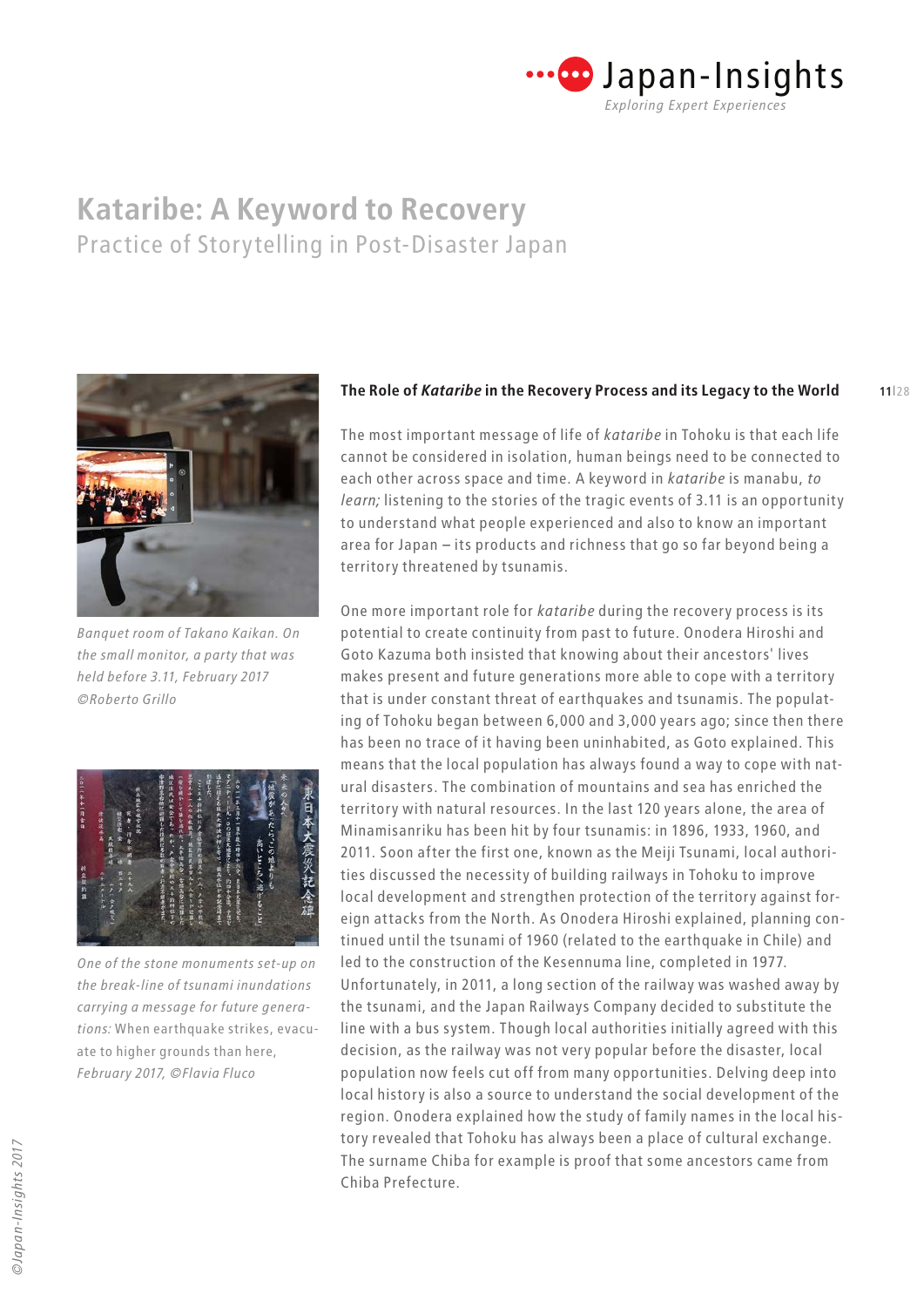



*Moai Statue at Minamisanriku Portal Center, A gift of Chile government to Minamisanriku in 2012. March 2016, ©Flavia Fulco*

People visiting Tohoku and attending *kataribe* tours see this also as an opportunity to help. Not everybody can be an active volunteer and join activities that require physical strength such as the removal of rubble. Being there and bearing witness to the experiences of Tohoku's people was and still is one way to take part in the recovery process. Visiting the disaster areas also means staying at local hotels and eating local products in local restaurants. This supports the local economy and reassures the population both psychologically and physically. *Kataribe* has shown to be a highly effective source of stress relief, particularly for those who face the challenging experience of living in temporary housing.

Post-disaster *kataribe* have revitalized cultural exchange, raising awareness of local history and traditions and attracting both tourists and settlers. In fact, while visiting Tohoku and understanding more about life in rural areas, many people reflect on their own lives. Some occasional visitors might also decide to relocate there. The phenomenon known as I-turn, involving resettlement of people in rural and remote areas, and is spreading all over Japan.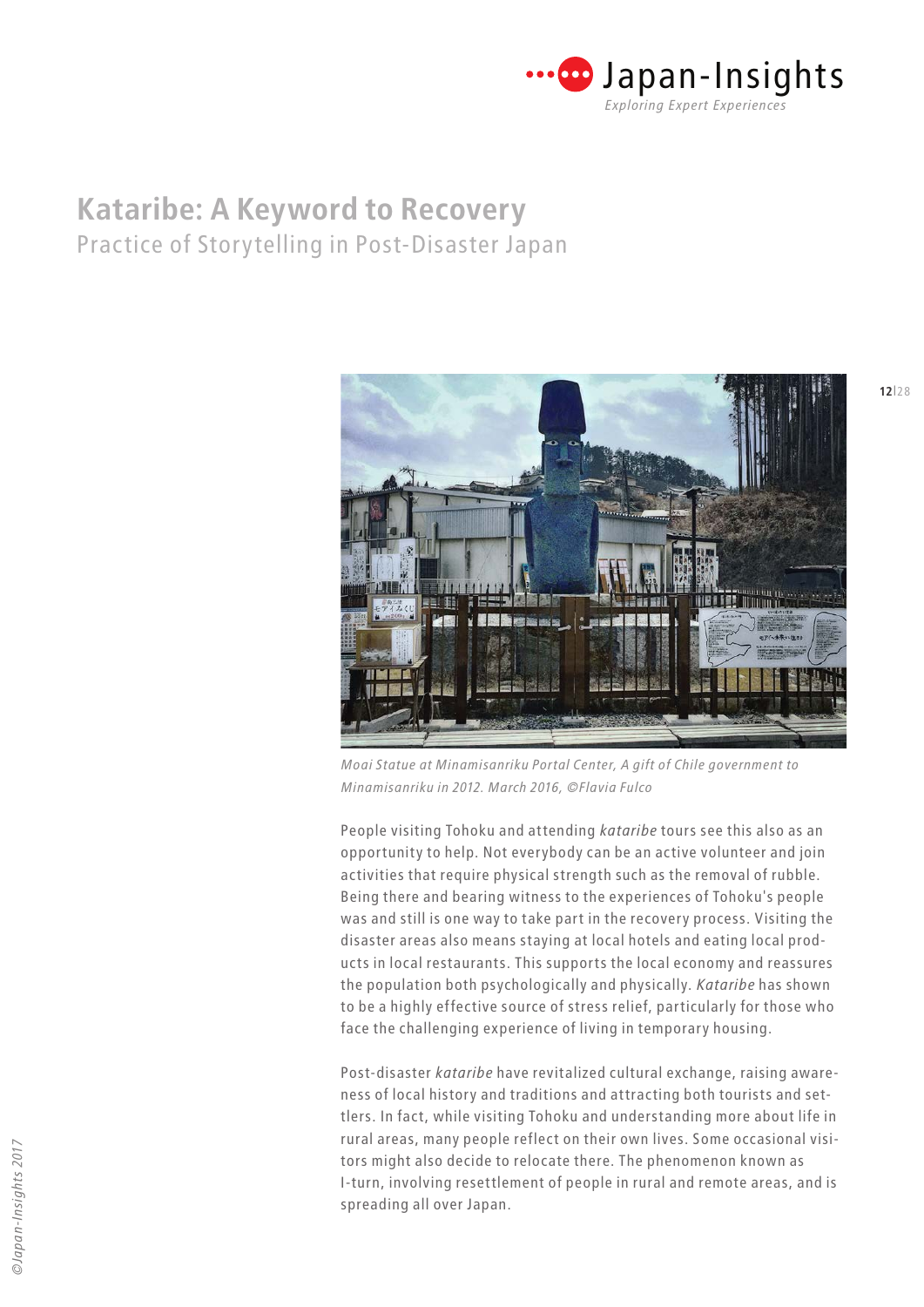



*Utatsu Summer Festival. A post box from Utatsu was recovered in Okinawa and sent back here, August 2016, ©Flavia Fulco*

Prefectures like Shimane are encouraging the arrival of new residents, promoting local tradition and culture, and in some cases, offering economic advantages to facilitate resettlement. The regions affected by the disaster are following a little behind the standards of other Japanese reality in promoting the settlement of new residents. However, the situation seems to be improving. Initially, in post-disaster Tohoku, new settlers were mostly volunteers who decided to stay and take part in the recovery. As the community had lost a great number of its younger population over the past five years, their presence is valued and the tsunami can be regarded a catalyst for reinvigorating local communities.

Today's *kataribe* aim at instilling a more global perspective in people by raising awareness of disaster risk prevention, and also at challenging common thinking about living in harmony with nature and the environment. The accident of the Fukushima Daiichi nuclear plant, even though it did not directly affect this area, was a warning that human beings need to consider all possible consequences when making decisions for the future. Sharing stories in a globalized world is not only a call for people affected by natural disasters, but also for those affected by wars, terrorism, and other traumatic experiences.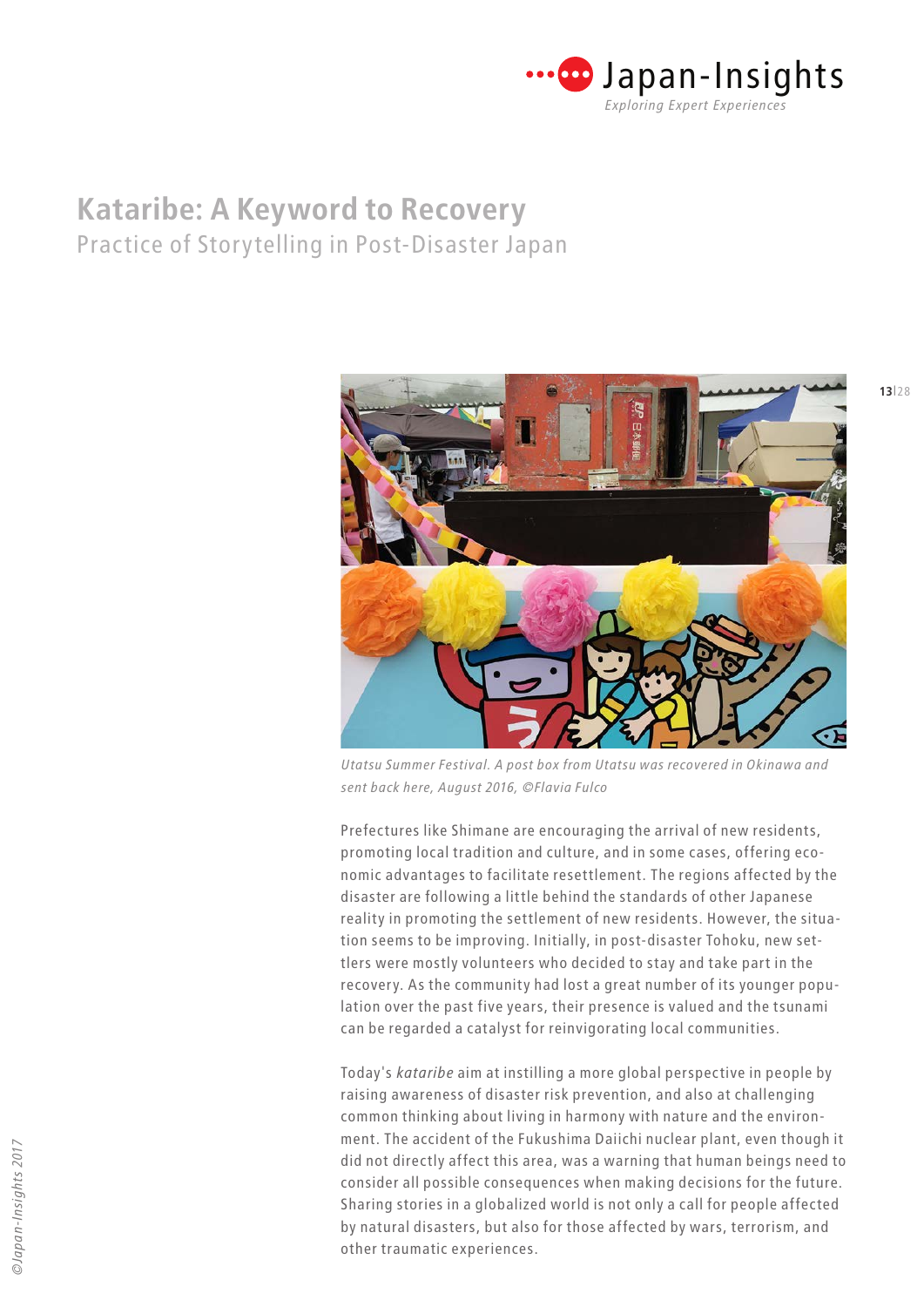



*The Kataribe Symposium in Minamisanriku, March 2016 ©Minamisanriku Hotel Kanyo*

At the annual national Kataribe Symposium in Minamisanriku in March of 2016, participants produced a closing declaration that emphasized the principle of *inochi wo mamoru* (protecting life). This expression refers not only to human life per se, but also includes the nuance of protecting the everyday lifestyle (*atarimaenomono*, what is normal), stressing the need to communicate the memory of the disaster to future generations in Tohoku and beyond. **Conclusion**

> Through the narration of hardship brought by the disaster, *kataribe* aim to improve disaster risk prevention and lessen its consequences. To reach this goal, *kataribe* uses places, both their presence and their absence, as the starting and the ending points of a cultural process that will reshape the outer and the inner face of local communities.

> Within the dynamic relationships between individual and collective memory, the practice of storytelling is critical for building a shared identity -even more so when catastrophic events force a community to re-establish its common history and values. Such storytelling also contributes to the building of a more resilient global society.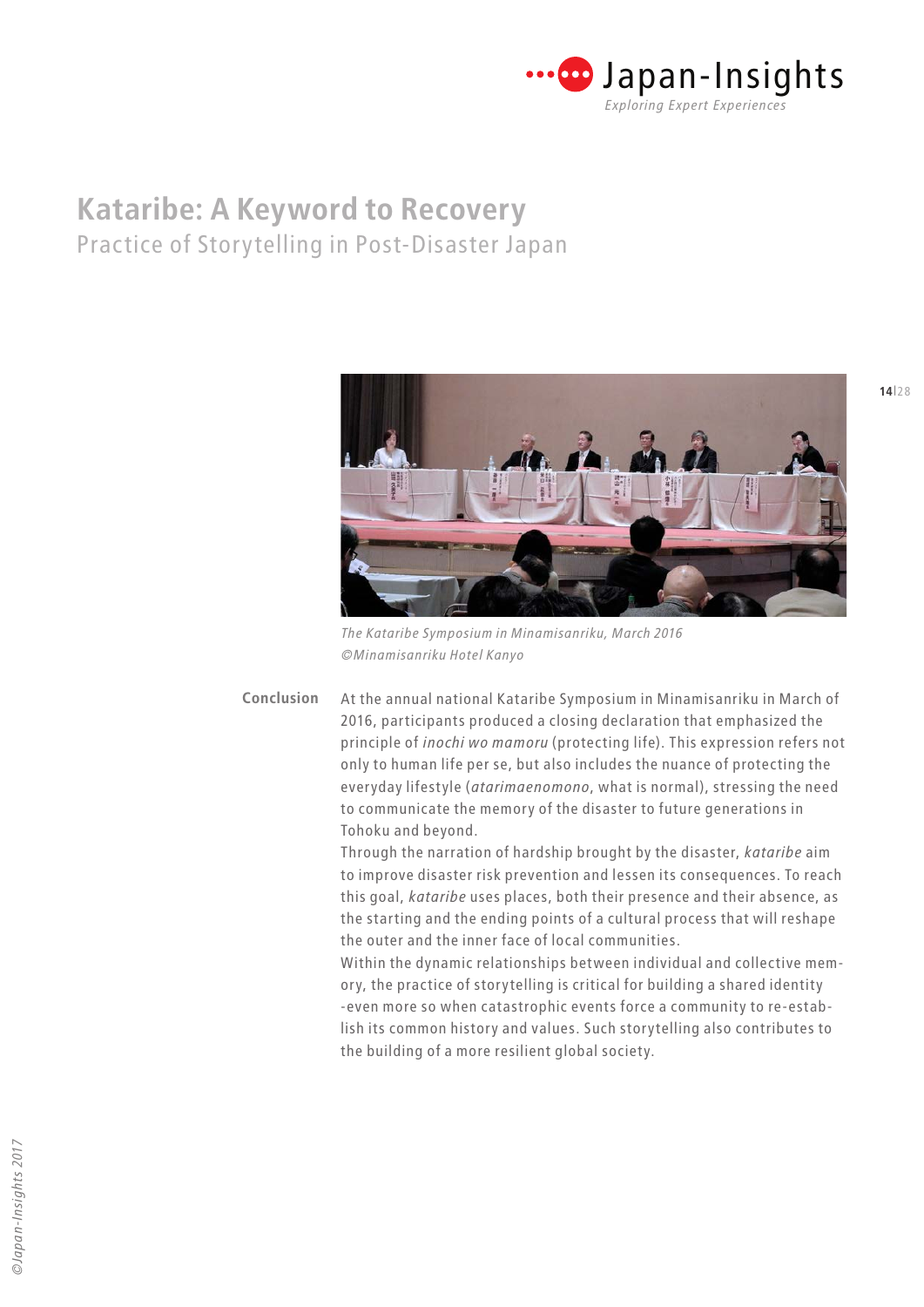



*Shizugawa Disaster Prevention Office Building after restoration, February 2017 ©Roberto Grillo*

The participation of people who did not directly experience the tsunami is producing some changes to the kataribe practice. While initially it was only related to 3.11 experiences, it is increasingly enriching stories by including elements taken from local history and tradition, and also making the content more appealing to a wider audience. Although it is still too early to get a clear picture of the Tohoku coast after its full recovery, we can anticipate that, as it happened in Hiroshima, the city that inspired kataribe to become a memorial practice, and later in Kobe, and on the Awaji island after the 1995's earthquake, it is very likely that also in kataribe in Tohoku, will grow from an itinerant practice to a feature of memorial spaces within the rebuilt towns, keeping alive the memory of the disaster and contributing to the revitalization of the affected communities. **Extensions**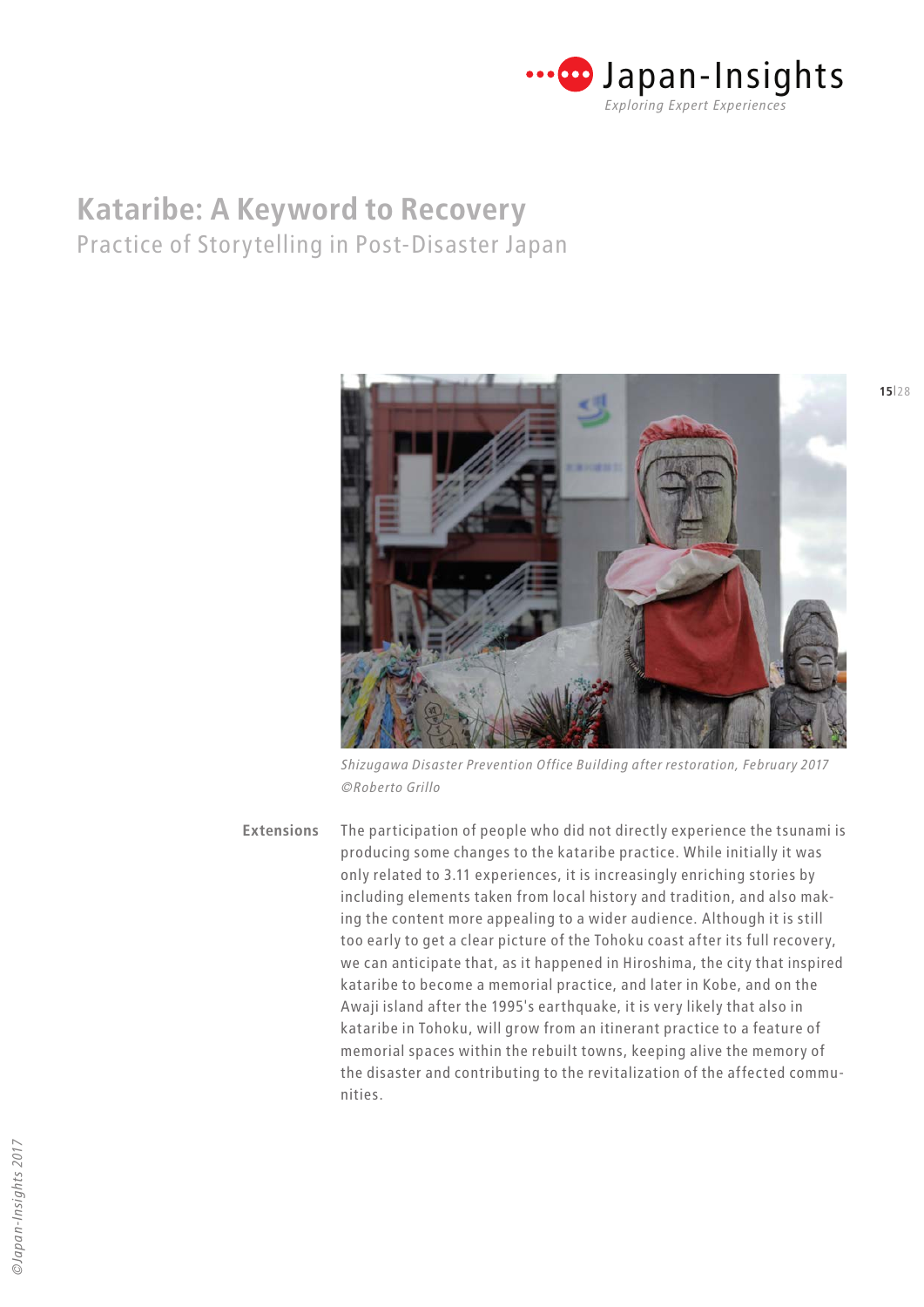



**16**|28 Flavia Fulco is an Italian researcher based in Tokyo since 2011. She is currently a Visiting JSPS Post-Doctoral Fellow at Sophia University where she is conducting research within the project *Voices from Tohoku* at the Institute of Comparative Culture. The focus of her research is on cultural practices related to the memorialization of 3.11 disaster. She is interested in interdisciplinary and comparative approach between Social Sciences and Humanities.

[www.tohokukaranokoe.org](https://tohokukaranokoe.org) (Japanese)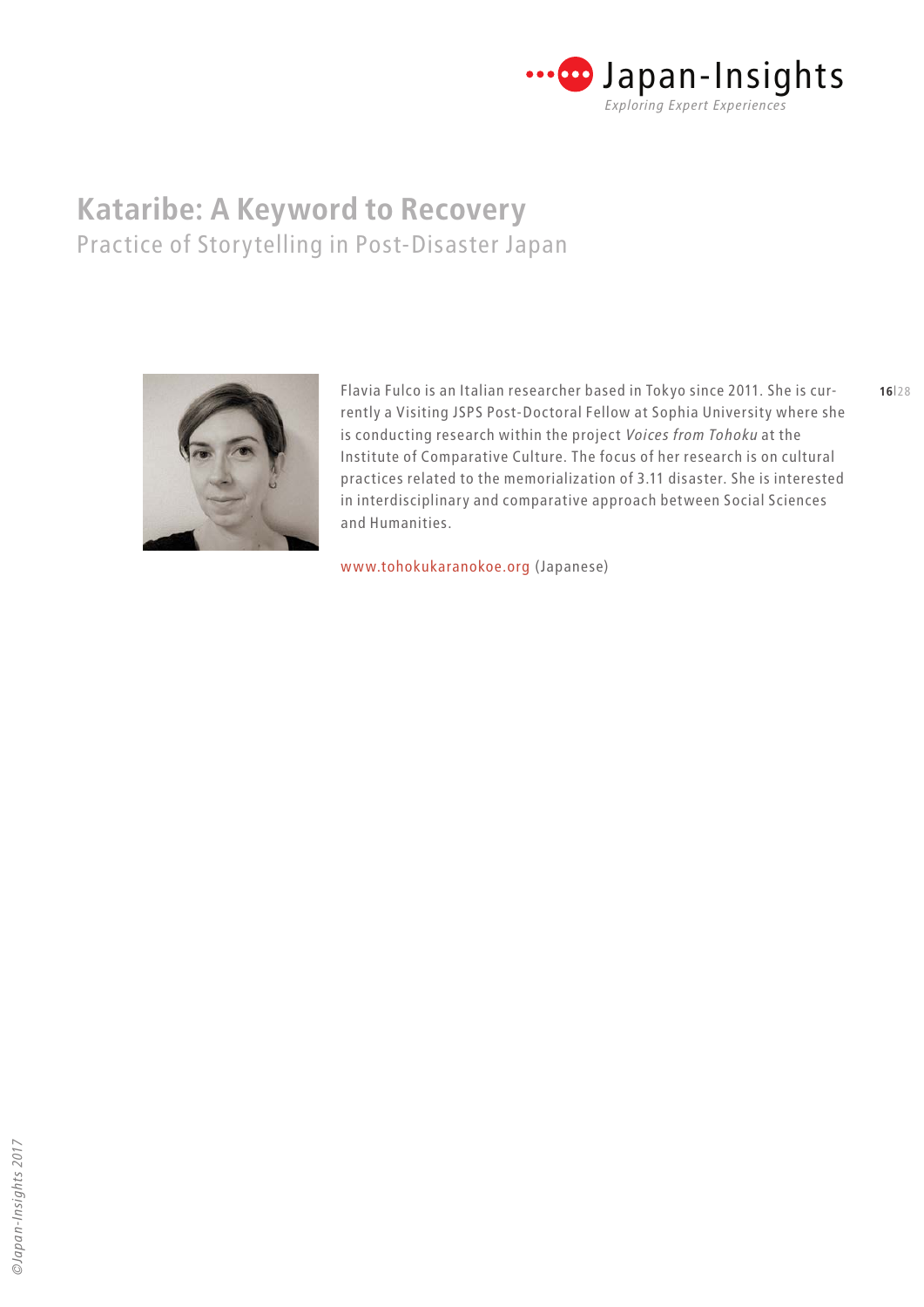

#### **Isuzu Shrine Places**

This small shrine, dedicated to the sun goddess Amaterasu Omikami, provided shelter for 190 people, including 92 students from the Togura Elementary School. At more than 20m above sea level it narrowly escaped the tsunam, which reached almost 20m in this area. Next to it's main torii (gate) is a stone memorial, showing the peaks of historic inundations. 986-0781 Miyagi ken, Motoyoshi gun, Minamisanriku cho, Tokura, Hoshiya 102-2

### **Minamisanriku Hotel Kanyo**

Standing on rocky protrusion, Hotel Kanyo has survived the Great East Japan Earthquake and tsunami. Immediately after the event, the hotel opened its facilities to shelter evacuees and volunteers with limited resources for months.

Now back in normal operation, Hotel Kanyo organizes kataribe bus-tours, showing guests around tsunami affected locations as a contribution to the region and future generation.

986-0766 Miyagi ken, Motoyoshi gun, Minamisanriku cho, Kurosaki 99-17 [web-site](http://www.japanican.com/en/hotel/detail/2454001/)

### **Minamisanriku Portal Center**

Home of the Minamisanriku Tourism Association this facility also functions as a communal space, hosting workshops, meetings, and various events for both locals and visitors.

986-0768 Miyagi ken, Motoyoshi gun, Minamisanriku cho, Shizugawa, Gozenshita 51

[web-site](http://www.m-kankou.jp/facility/portal-center/)

### **Minamisanriku Sun Sun Shopping Village**

Established in 2012 to support recovery of the community, it officially opened with new premises March 3 in 2017. The name Sun Sun is a play on words refering to its founding date as the number 3 is pronounced as san in Japanese.

986-0752 Miyagi ken, Motoyoshi gun, Minamisanriku cho, Shizugawa, Itsukamachi 51

[web-site \(Japanese\)](https://www.sansan-minamisanriku.com/)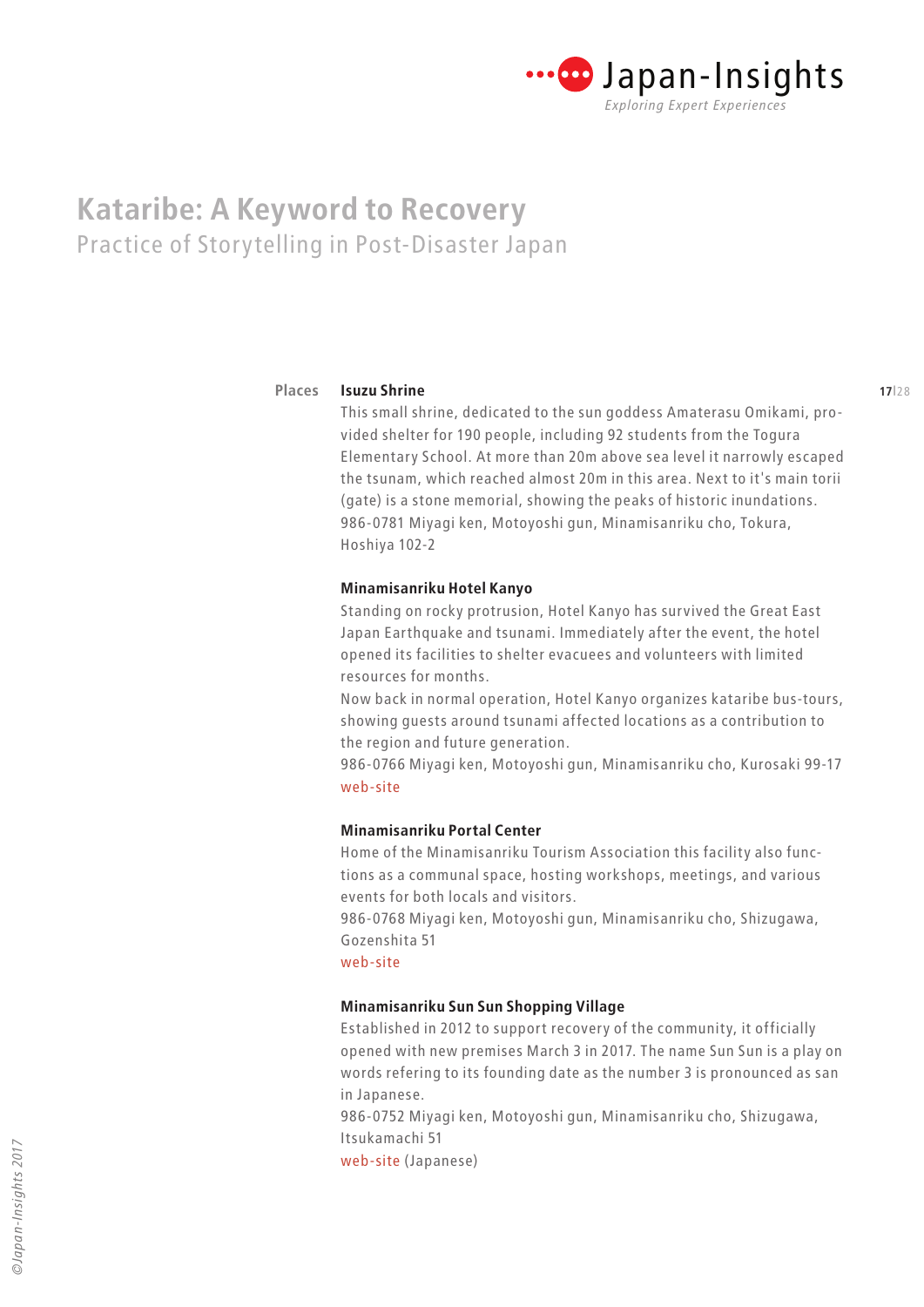

#### **17**|28 **18**|28 **Minamisanriku Tourism Association Places**

Promoting the region, connecting visitors and locals, and helping to restore communities through collaborations with locals, the Minamisanriku Tourism Association also offers special tours and programs related to The Great East Japan Earthquake. 986-0768 Miyagi ken, Motoyoshi gun, Minamisanriku cho, Shizugawa, Goenshita 51-1 [web-site](http://www.m-kankou.jp/)

#### **Shizugawa Disaster Prevention Office Building**

Built in 1995 at 1.7m above sea level and 600m away from the coast, it's rooftop evacuation area is just 12m above ground; the 3.11 tsunami reached 15.5m. Now the frame of the building is all that remains. 986-0762 Miyagi ken, Motoyoshi gun, Minamisanriku cho, Shizugawa, Shioiri 77

### **Takano Kaikan**

200m inland, this four-story wedding hall could receive over 300 guests at a time. Here the lives of 330 were saved, most of whom were seniors. Together with the Disaster Prevention Office Building, Takano Kaikan is all that remains of pre-disaster Shizugawa.

986-0763 Miyagi ken, Motoyoshi gun, Minamisanriku cho, Shizugawa [web-site](http://takanogroup.com/) (Japanese)

#### **Togura Elementary School**

Although only 300m away from the coast, the school's principal saved 92 children by deciding against evacuation plans set-out in the disaster manual; students and teachers ran to higher ground, 400m away from the school and then even further, escaping the tsunami's destruction. The 3-storied school building was so badly damaged that it had to be torn down.

[web-site](http://www.town.minamisanriku.miyagi.jp/index.cfm/24,html) (Japanese)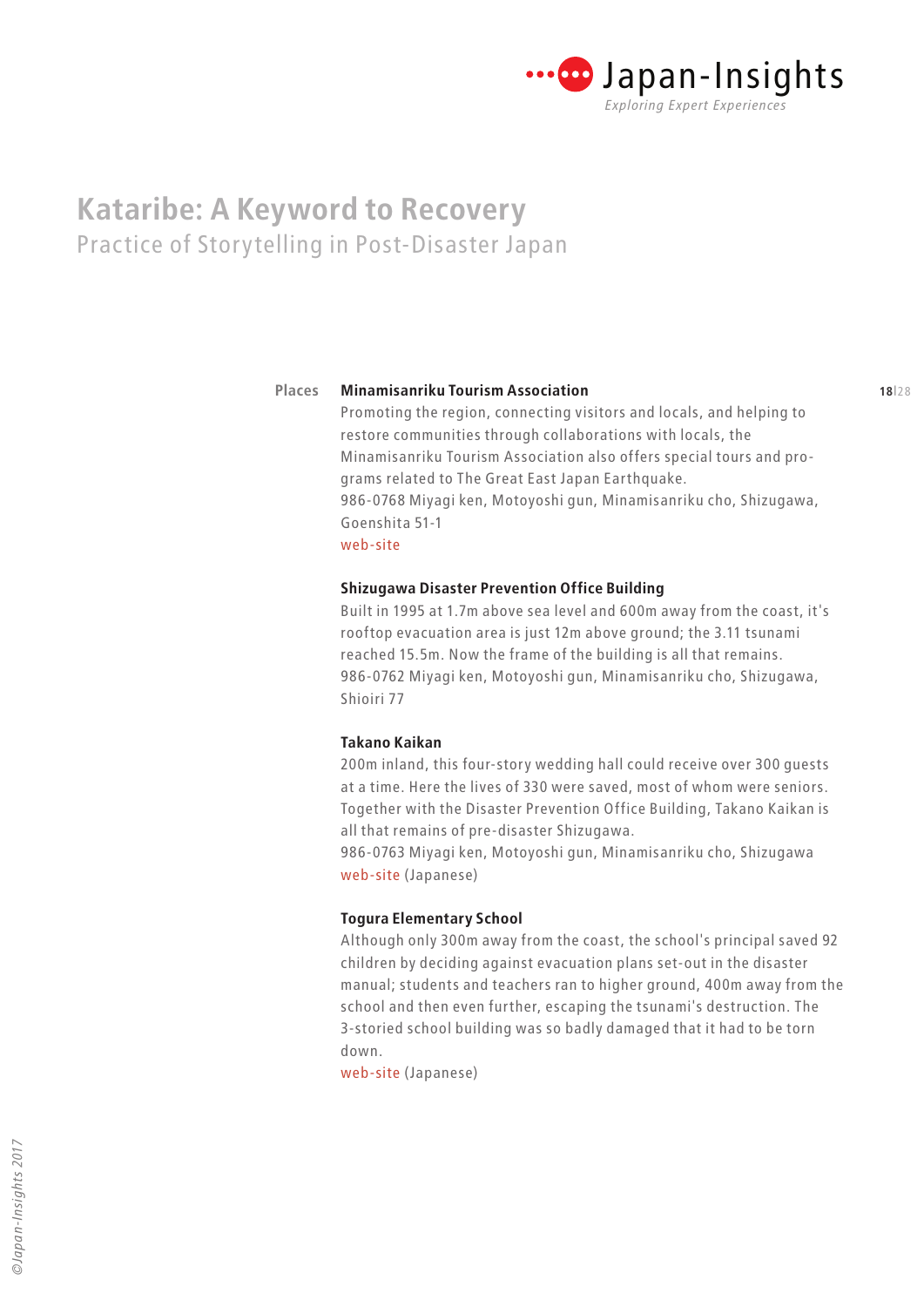

**Places**

### **18**|28 **19**|28 **Togura Junior High School**

The sports ground of this municipal school, established 1947 in Shizukawa, now part of Minamisanriku, has been a designated evacuation site as it was 20m above sea level. On 3.11, the tsunami reached higher, taking lives of evacuees and those who tried to save them. The school closed in 2014 and the restored building operates now as a community center and memorial to the disaster.

986-0781 Miyagi ken, Motoyoshi gun, Minamisanriku cho, Tokura, Okita 69

**People**



#### **Abe, Noriko**

Minamisanriku Hotel Kanyo Abe Noriko is Director at Minamisanriku Hotel Kanyo, which also organizes Kataribe bus tours.

Having learned the value of engagement at the community-level in the recovery from the disaster, she devotes herself to the revitalization of Tohoku and better planning for future generations. [web-site](http://www.mkanyo.jp/)



#### **Goto, Kazuma**

Fukko Minasan Kai

Born in 1947 in Togura, Minamisanriku, Kazuma Goto worked as a bank clerk for 7 years. He then became a secretary to his father who served as a Prefecture board member for 20 years. He is in charge of various committees in town, including being a director for Fukko Minasan Kai. He is also a Kataribe Instructor.

Losing home of his own, his experience of 3.11 made him a Kataribe. With his vast knowledge of Minaimsanriku, ranging from pre-history to nature, he is one of the most engaged kataribe, taking initiative to spread the activity both locally and internationally.

[web-site](http://tohokuconso.org/common/minasan/index.html) (Japanese)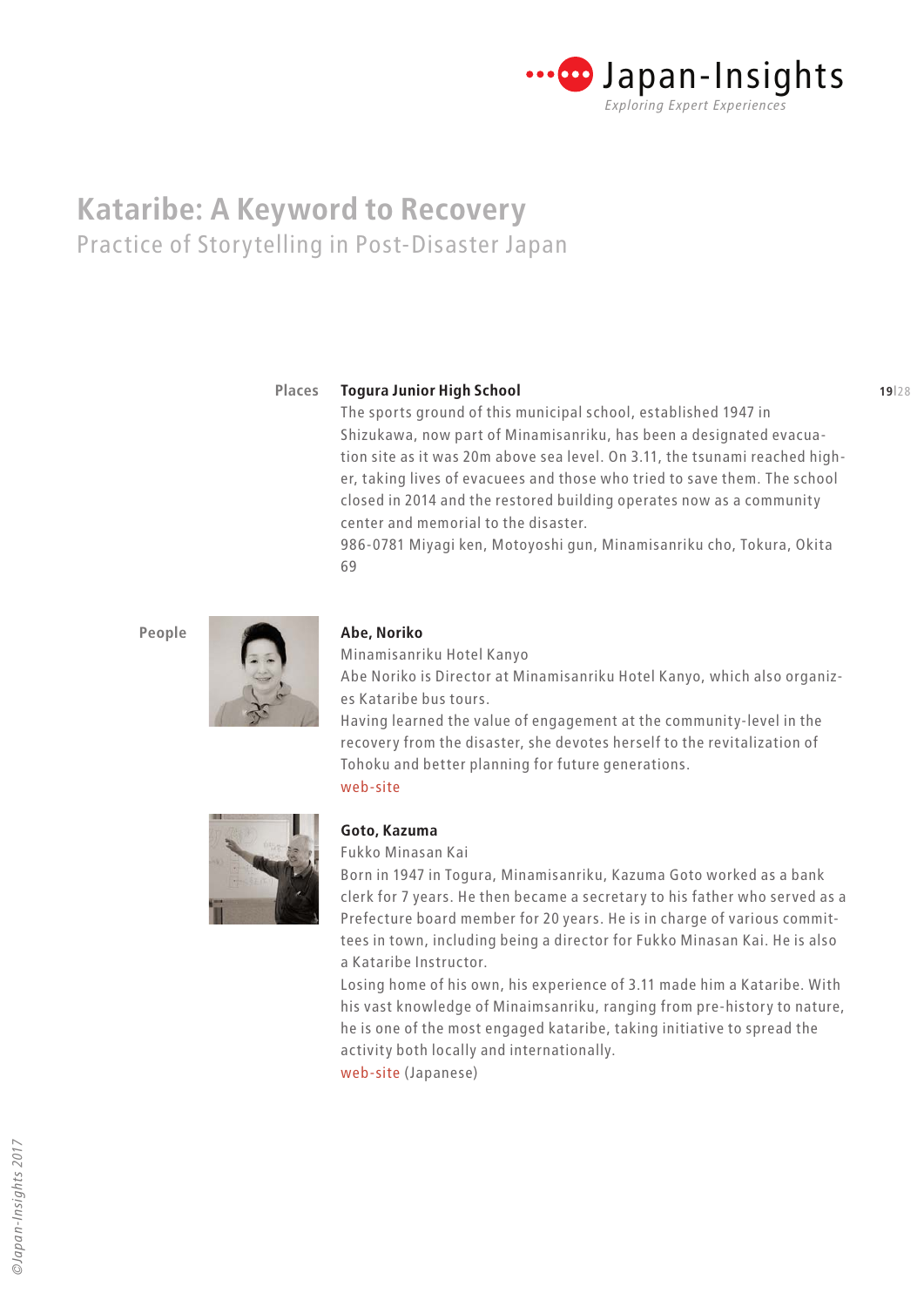



#### **Ito, Shun**

Minamisanriku Hotel Kanyo

Ito Shun began to work at Minamisanriku Hotel Kanyo in 2008. Since 2011, he has been serving as a Kataribe Bus guide for the Hotel Kanyo. His mission is to tell stories that encourage improved disaster prevention, and make sure that the events Minamisanriku experienced are not forgotten. He is also executive director of the Kataribe Symposium in Tohoku. Ito Shun conducts Kataribe Bus organized by Tour at Minamisanriku Hotel Kanyo. The tours offer an opportunity to learn what had happened at various places on 3.11 and teach how one can be prepared for such events. The tour is available every day from minimum one participant to many. [web-site](http://www.mkanyo.jp)



### **Onodera, Hiroshi**

Utatsu Fukkoshien No Kai Itto Hiroshi Onodera is the head of Utatsu Fukkoshien No Kai Itto, an association for recovery support in the area. Hiroshi Onodera, being himself as a Kataribe, is involved in the formation of new kataribe guides. [web-site](https://utatsu-ittou.amebaownd.com/) (Japanese)

Organizations

**Fukko Minasan Kai** An association established by locals to revitalize communities and reconnect people [web-site](http://tohokuconso.org/common/minasan/index.html) (Japanese)

### **Utatsu Fukkoshien No Kai Itto**

This initiative engages in teaching disaster prevention to kids and visitors [web-site](https://utatsu-ittou.amebaownd.com/) (Japanese)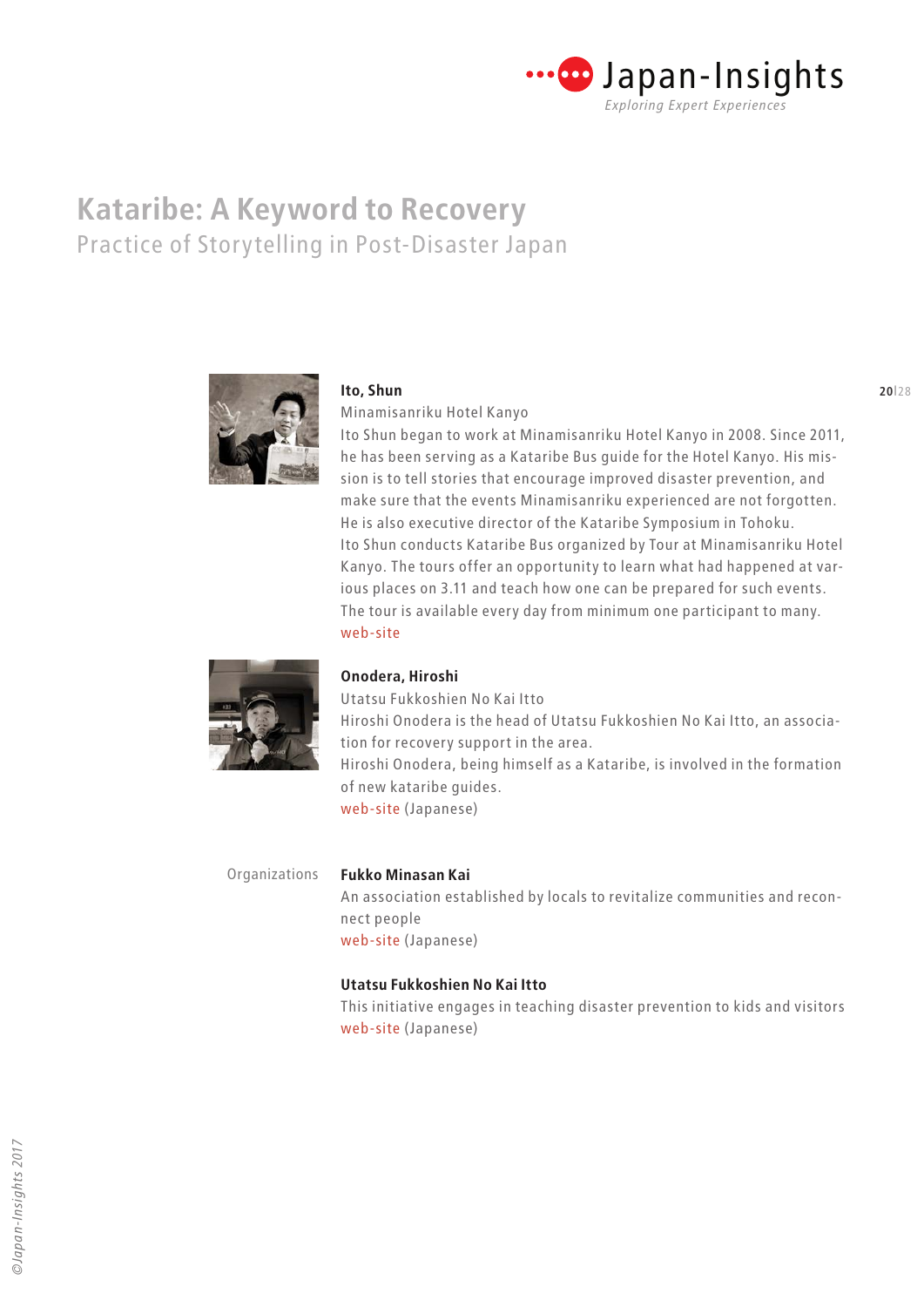

#### **20**|28 **21**|28 **Disaster Preparedness Camps Sonae Projects**

A unique two day program based on experiences of 3.11. Booking for groups is possible [web-site](http://www.m-kankou.jp/program/18893.html) (Japanese)

**Fukko Ichi**

This Minamisanriku market held on the last sunday of the month is a place to meet and exchange information [web-site](https://www.m-kankou.jp/english/project/fukko-ichi-minamisanriku-fukko-market/)

### **Kataribe Bus**

A bus tour to disaster affected locations guided by Kataribe, organized by Minamisanriku Hotel Kanyo [PDF](http://www.mkanyo.jp/brochure/2017/06/05/kataribe_bus_ENG2017.pdf)

### **Kataribe Walking Tour**

A walk-around Kataribe tour organized by Minamisanriku Tourism Association [web-site](https://www.m-kankou.jp/tour/storyteller-out/) (Japanese)

**About the status and plans of recoveries from damages caused by the Great East Japan Earthquake** Minamisanriku cho Government Office, 2017 [web-site](http://www.town.minamisanriku.miyagi.jp.e.ns.hp.transer.com/index.cfm/17,181,21,html) Publications

### **The number of population, the households (for 2010)**

Minamisanriku cho Government Office, 2012 [web-site](http://www.town.minamisanriku.miyagi.jp.e.ns.hp.transer.com/index.cfm/10,800,56,239,html)

**The number of population, the households (for 2011)** Minamisanriku cho Government Office, 2012 [web-site](http://www.town.minamisanriku.miyagi.jp.e.ns.hp.transer.com/index.cfm/10,801,56,239,html )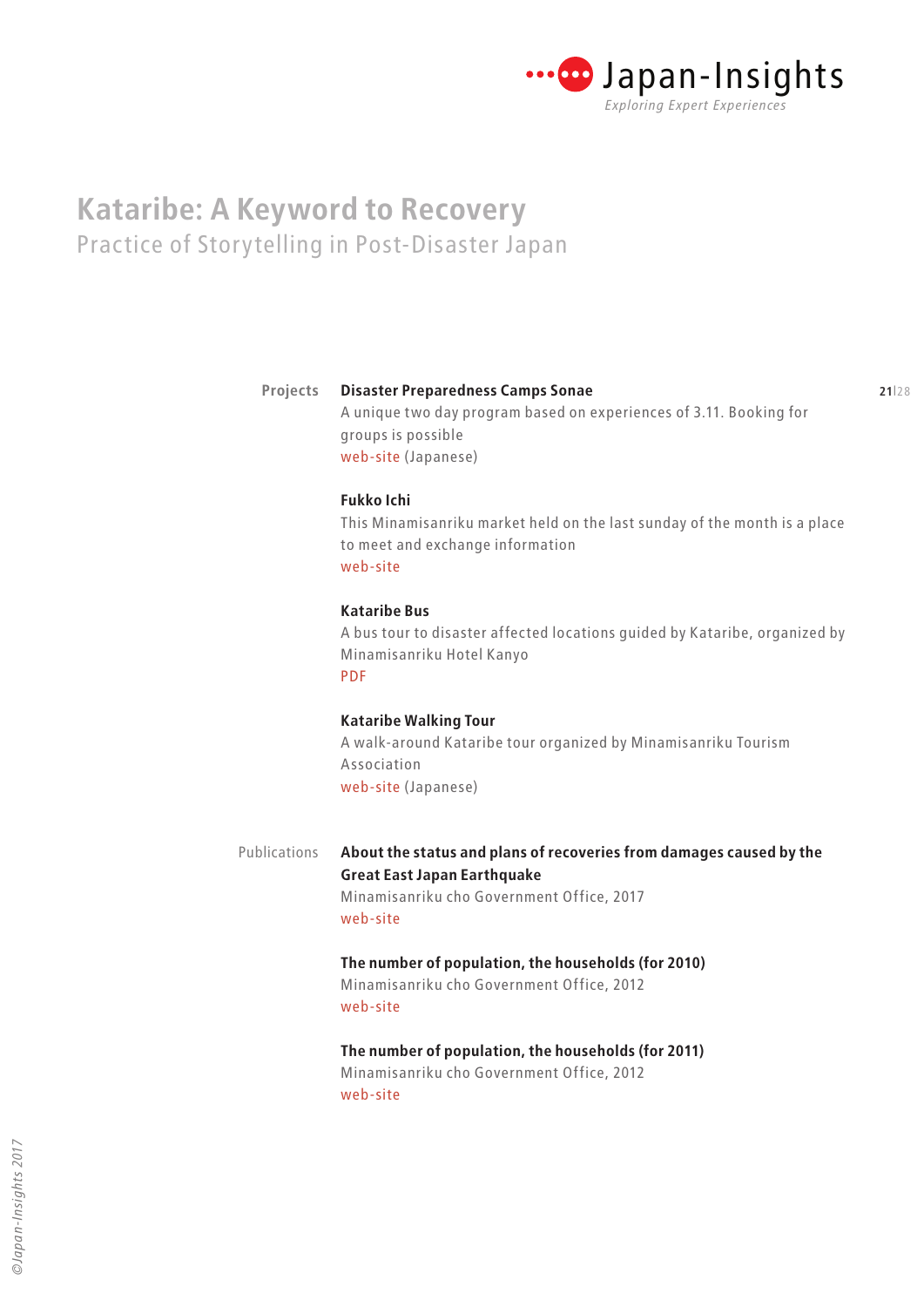

#### **21**|28 **22**|28 **Minamisanriku Town Official Website** Web-Sites

### The website provides facts and status quo on the disaster [web-site](http://www.town.minamisanriku.miyagi.jp.e.ns.hp.transer.com/index.cfm/10,800,56,239,html)

### **Minamisanriku Virtual Museum**

Virtual Museum of Minamisanriku cho connect us to the long history and culture established by local predecessors [web-site](http://www.town.minamisanriku.miyagi.jp/museum/index.html) (Japanese)

#### **Voices from Tohoku / Tohoku kara no Koe**

*Voices from Tohoku,* an archive of oral narratives from 3.11 survivors collected by Sophia University's students. The author is collaborating with the project. [web-site](https://tohokukaranokoe.org) (Japanese)

### **Wagakoto**

English translations on 3.11 from Kahoku Shimpo, specially set up webpages to share the lessons learnt from the Great East Japan Earthquake [web-site](http://www.kahoku.co.jp/special/spe1151/)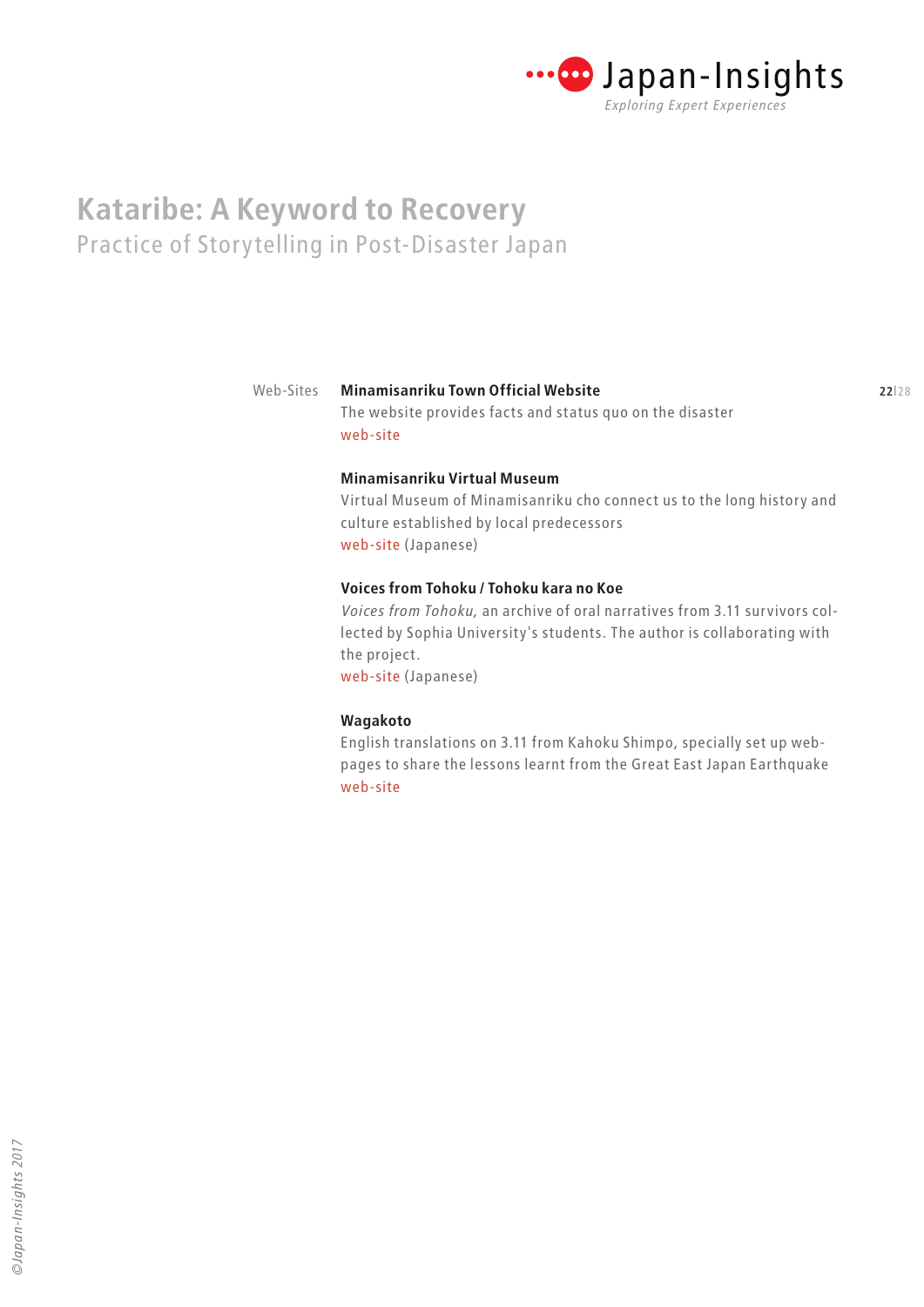

#### **3.11 Glossary**

>Great East Japan Earthquake >Higashi Nihon Daishinsai

#### **Fukushima**

It is one of the six prefectures of Tohoku and one of the most affected by 3.11 disaster. In Fukushima 3,626 people died, while 225 are still missing (March 2016, MIC). A 15-meter high tsunami triggered the nuclear accident at the Fukushima Dai Ichi Nuclear Plant, which caused the evacuation of more than 160,000 people.

#### [web-site](http://www.pref.fukushima.lg.jp/site/portal/list271.html)

- >Fukushima Dai Ichi Nuclear Accident
- >Great East Japan Earthquake
- >Higashi Nihon Daishinsai

### **Fukushima Dai Ichi Nuclear Accident**

On March 11, 2011 the tsunami following the magnitude-9 earthquake disabled the power supply and cooling of three out of six Fukushima Daiichi reactors, resulted in a nuclear accident. All three cores largely melted in the first three days. The accident was rated 7 (major accident) on the INES scale.

- >Fukushima
- >Higashi Nihon Daishinsai

#### **Great East Japan Earthquake**

3.11 or Higashi Nihon Daishinsai in Japanese. It is commonly known as a triple disaster, encompassing a magnitude-9 earthquake (epicenter at approximately 130 km offshore the Oshika peninsula in Miyagi Prefecture www.bousai.go.jp/kohou/kouhoubousai/h23/63/special\_01.html ); the consequent major tsunami that affected approximately 400 km of coastline from Fukushima to Iwate; and Fukushima Dai Ichi nuclear accident. The number of casualties reached 19,000 people, while more than 2,500 people are missing (March 2016, MIC).

The total number of evacuated people reached a pick of 250,000 in the months that followed the disaster.

- >Hibakusha
- >Higashi Nihon Daishinsai
- >Tsunami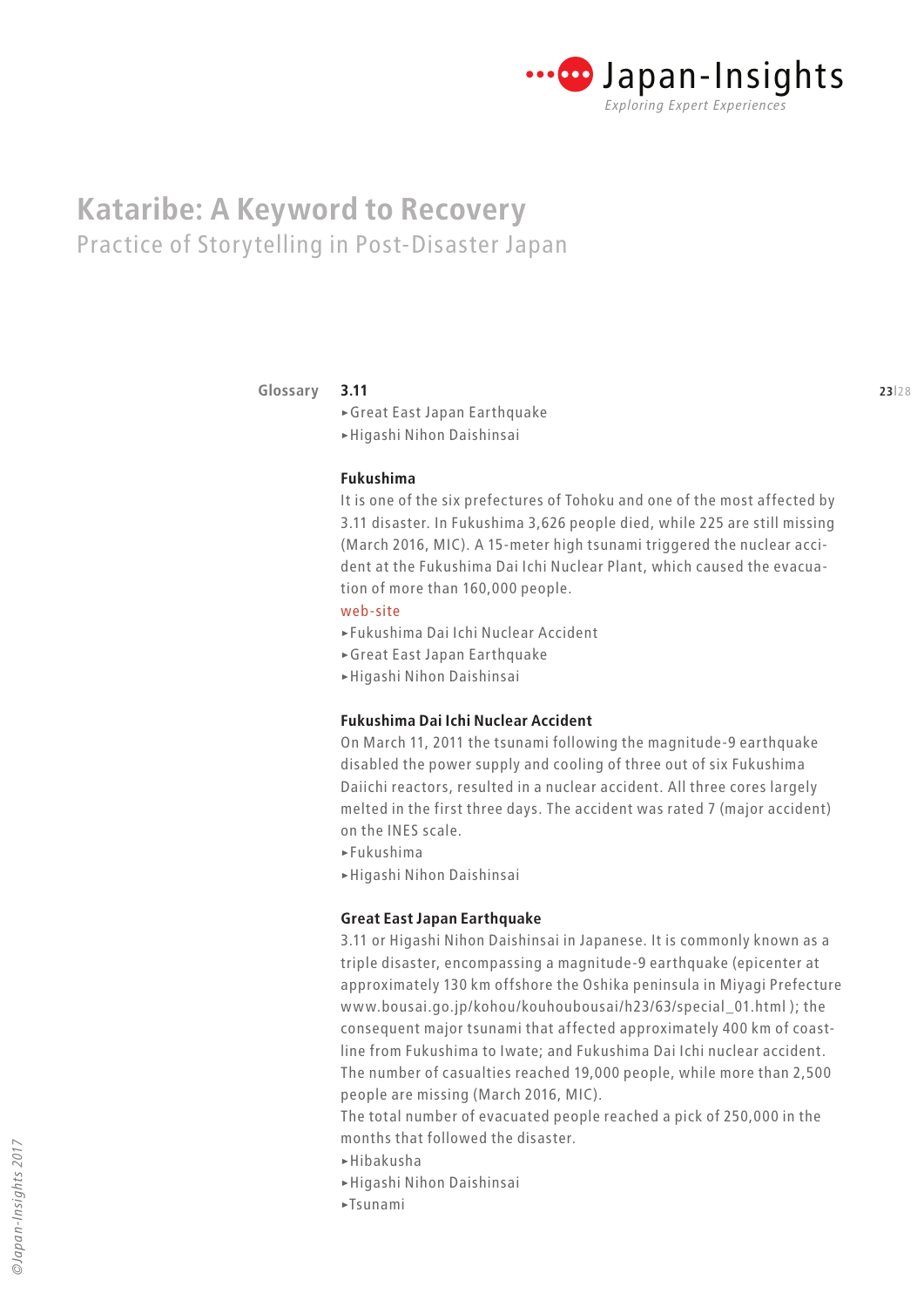

#### **23**|28 **24**|28 **Great Hanshin-Awaji Earthquake Glossary**

Also known as Kobe Earthquake.

On January 17, 1995 a 7-magnitude earthquake hit the Awaji Island, 20 km from Kobe. The earthquake caused the death of more than 6,000 people in all the affected areas, approx 7% due to the extensive fires that developed as a consequence. Following the disaster, the Japanese government changed disaster management policies significantly, improving them to develop a faster and more effective response.

>Kobe Earthquake

#### **Great Kanto Earthquake**

On September 1, 1923 a magnitude-7.9 earthquake hit the area of Tokyo and Yokohama, causing more than 100,000 deaths in all the affected areas, excluding the missing persons. In 1960, Japanese government declared September 1, as an annual *Disaster Prevention Day.*

### **Hibakusha**

The Japanese word means *people affected by an explosion.* It has been used for the victims of Hiroshima and Nagasaki bombings and after 3.11 it is sometimes used to talk about people that suffered consequences of the Fukushima Dai Ichi nuclear accident.

>Fukushima Dai Ichi Nuclear Accident

#### **Higashi Nihon Daishinsai**

>Great East Japan Earthquake

#### **Iwate**

It is one of the six prefectures of Tohoku, strongly affected by 3.11 disaster that caused the death of 5,132 people died, while 1,124 are still missing (March 2016, MIC).

>Great East Japan Earthquake

>Tohoku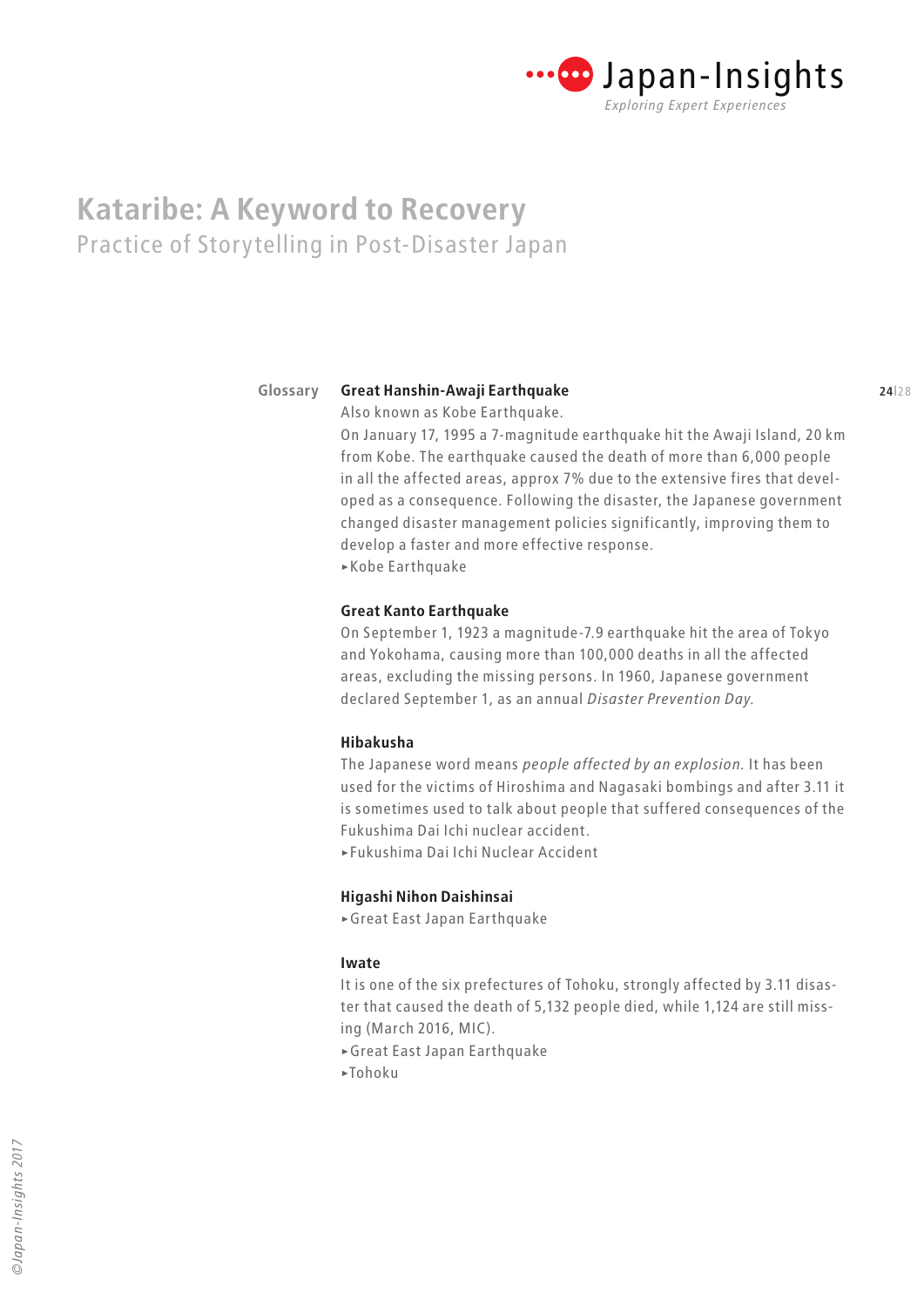

#### **25**|28 **26|28 26|28 26|28 26|28 26|28 26|28 26|28 26|28 26|28 26|28 26|28 Kataribe Glossary**

This term derives from the Japanese verb kataru, that means, *to tell.* It is a practice of Japanese storytelling, presented as folktales or as traditional tales about a place or a group of people. It can be performed following different techniques from acting to poetry and it can also include the use of dialects and music. In today Tohok

Great Hanshin-Awaji Earthquake

u, kataribe is mostly related to sharing stories of 3.11 disaster's experiences.

- >Hibakusha
- >Higashi Nihon Daishinsai

### **Kobe Earthquake**

>Great Hanshin-Awaji Earthquake

### **Miyagi**

Is one of the six prefectures of Tohoku and one of the most affected by 3.11 disaster that caused in this area the highest number of victims (10,549 people), and missing people (1,239). (The number as of March 2016, MIC)

- >Great East Japan Earthquake
- >Higashi Nihon Daishinsai
- >Tohoku

### **Resilience**

This word is borrowed from materials science, where it defines the ability of a material to restore its original shape, position or size after a deformation, compression or another kind of stress. In Social Sciences, the term resilience indicates the capability of a community to recover from a natural disaster or other kind of catastrophe, considering the speed and the dynamics of the recovery process, among other factors.

### **Sanriku**

The name of the coast that runs from southern Aomori and Iwate to the northern Miyagi Prefecture

- >Iwate
- >Miyagi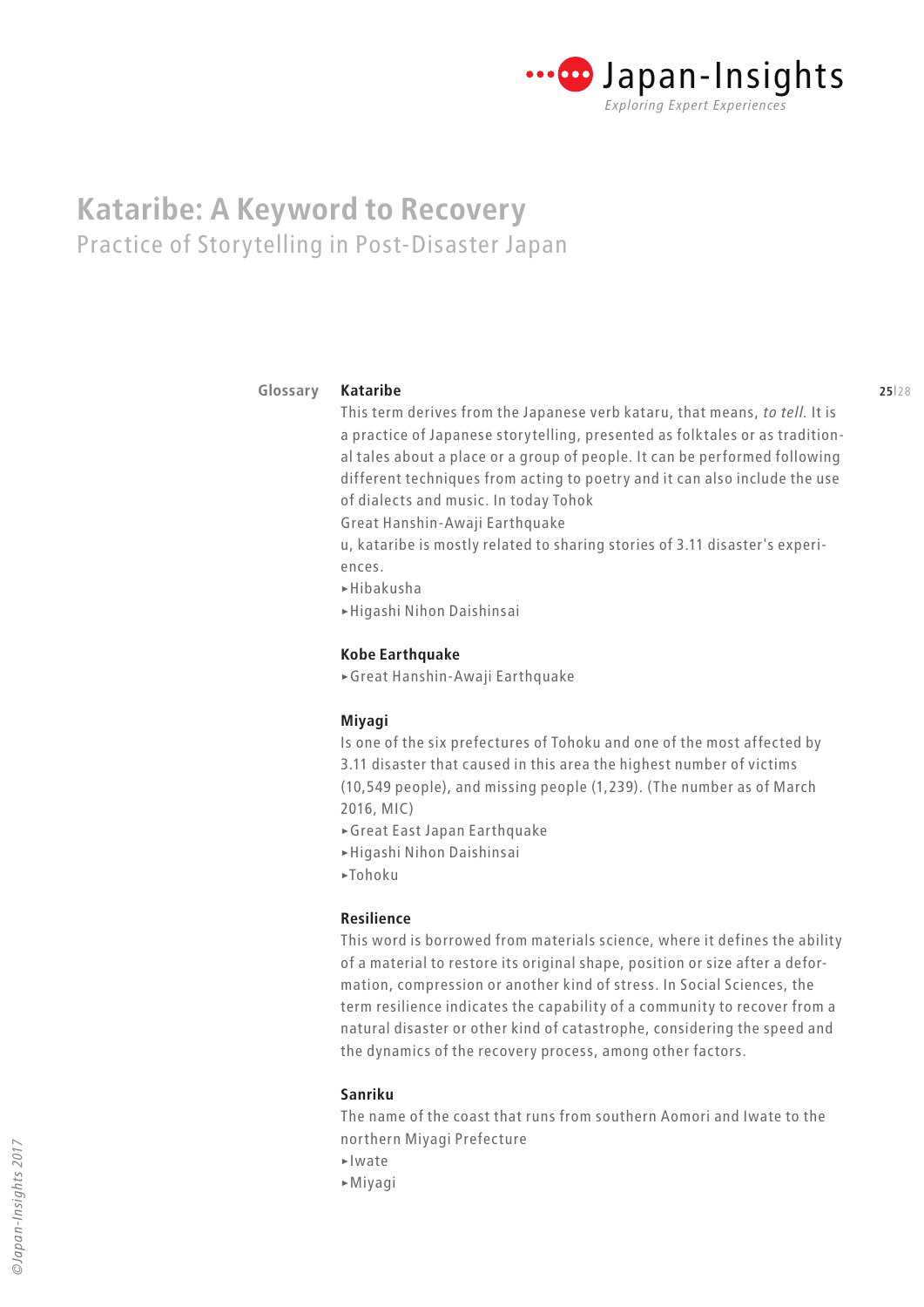

#### **25**|28 **26**|28 **Glossary**

The practice of storytelling is present in different cultures worldwide. It is the social activity of sharing stories. The techniques employed can include improvisation, acting and digital technologies. The aims can be diverse and they include education, cultural preservation, empowerment of minorities and individual and group recovery. >Kataribe

#### **Tendenko**

**Storytelling**

Also known as tsunami tendenko. It is a word borrowed from Tohoku dialect, which refers to the concept *everyone for themselves.* It has become widely known after the Great East Japan Earthquake as a call for a quick tsunami evacuation to a higher ground without waiting for others, not even parents or children. The principle is grounded in the idea that everyone should care about saving their own lives, as this is the most effective way to save as many lives as possible. >Tohoku

#### **Tohoku**

Northeast Japan. It includes six prefectures: Akita, Aomori, Fukushima, Iwate, Miyagi and Yamagata. The Tohoku region is important for Japanese economy, as main resources includes fishery and agriculture. The six prefectures also include famous tourist attractions, such as the Buddhist temples of Hiraizumi (Iwate), Matsushima bay, considered one of the three most beautiful Japanese view (Miyagi), and the beautiful forests of the Shirakami-Sanchi, a UNESCO World Heritage Site, between the prefectures of Akita and Aomori.

- >Fukushima
- >Iwate
- >Miyagi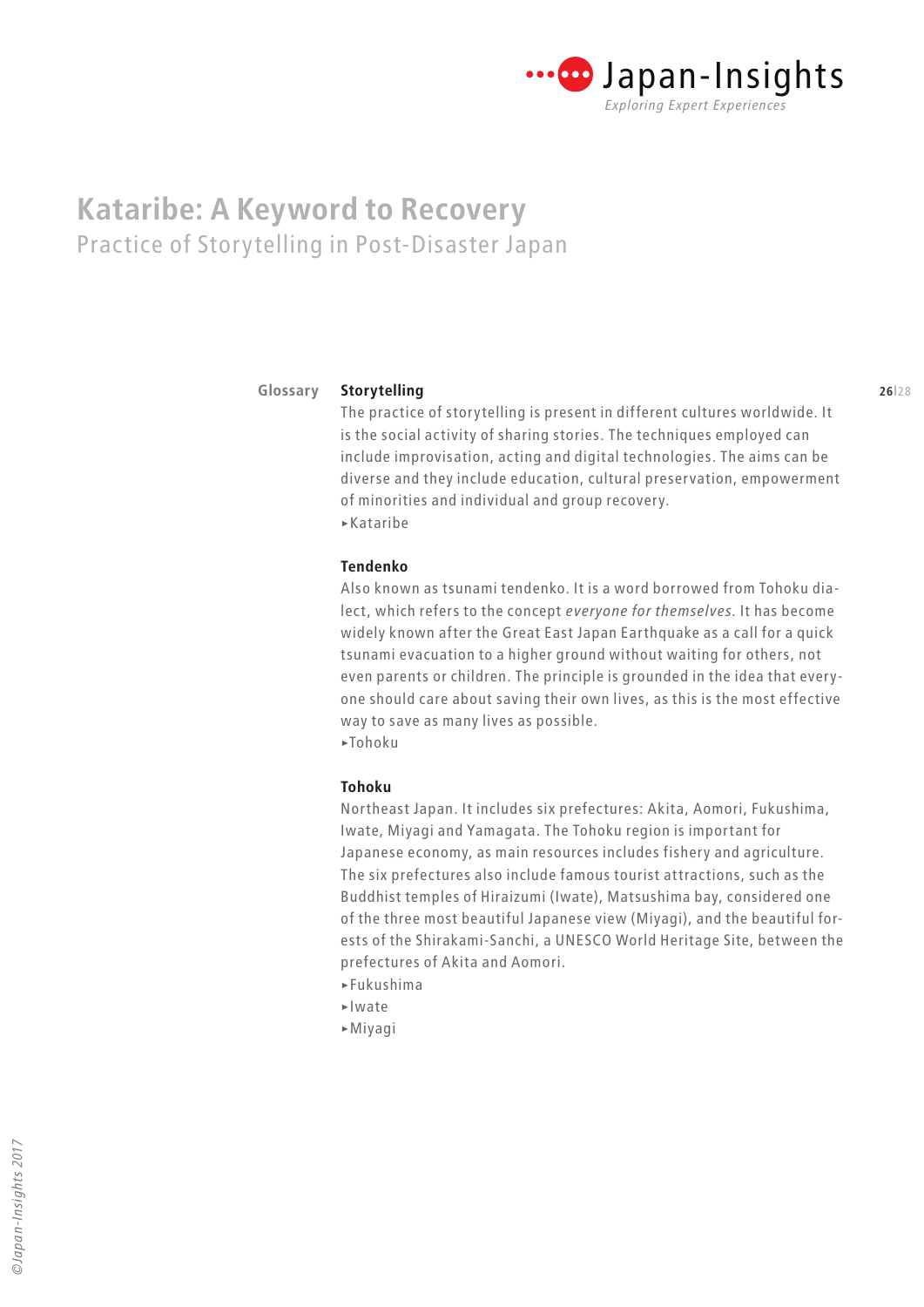

#### **26**|28 **27**|28 **Tsunami Glossary**

This is the Japanese word commonly used worldwide to define tidal waves or seismic waves, usually caused by undersea earthquakes, AND volcano eruptions AMONG OTHER PHENOMENA. Prior to 3.11, the area of Sanriku had been already hit by several tsunamis in the past. Among them Meiji Tsunami of 1896, Showa Tsunami of 1933 and Chile Tsunami of 1960. This last one is particularly relevant for two reasons: triggered by an earthquake in Chile, the waves reached the coast without warning, causing the loss of 41 people in Minamisanriku alone; some of the survivors still live in the area and thanks to those memories they knew what to do and were it was most likely safe to evacuate.

- >Great East Japan Earthquake
- >Higashi Nihon Daishinsai